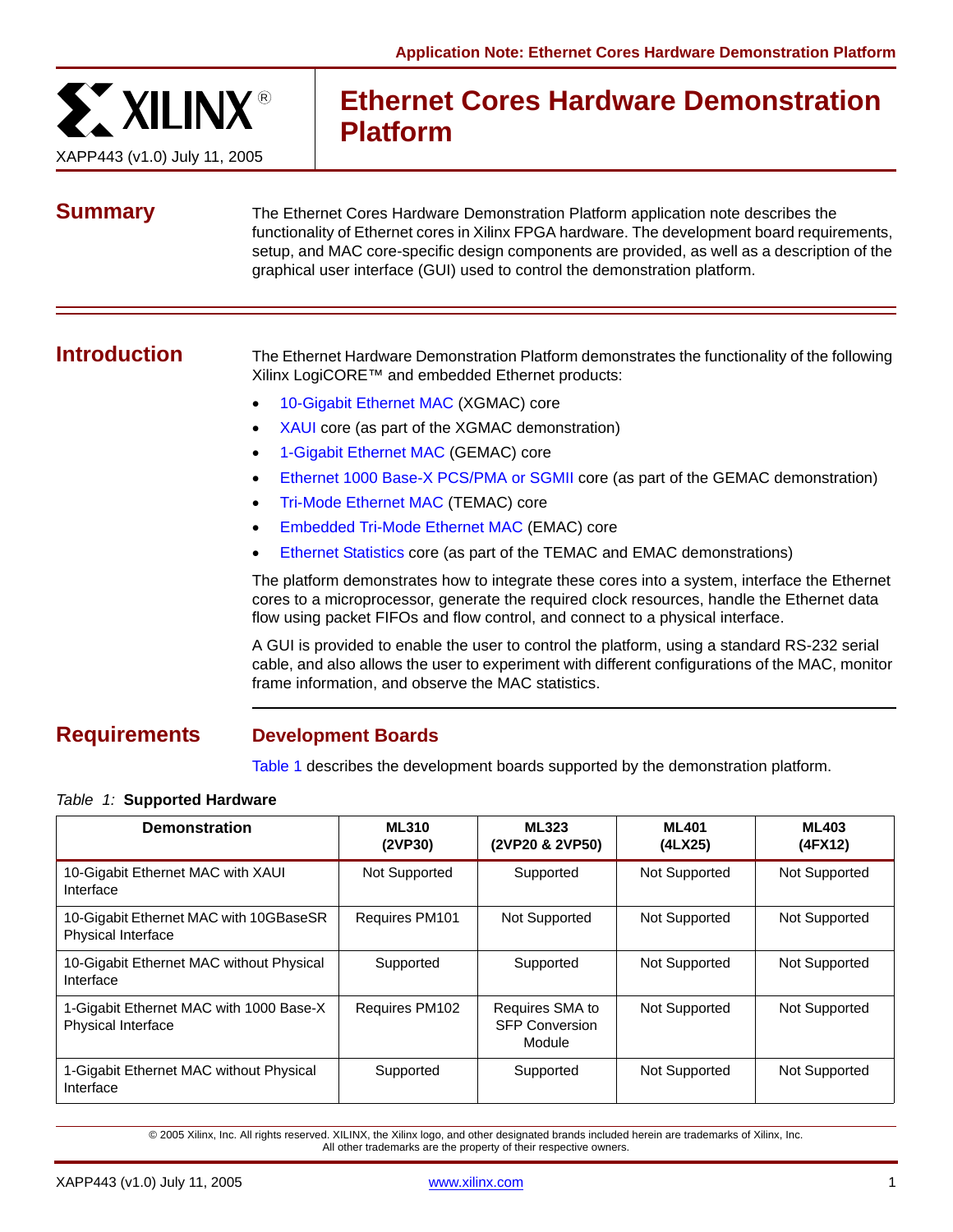### *Table 1:* **Supported Hardware** *(Continued)*

| <b>Demonstration</b>                                                         | <b>ML310</b><br>(2VP30) | <b>ML323</b><br>(2VP20 & 2VP50)      | <b>ML401</b><br>(4LX25) | <b>ML403</b><br>(4FX12) |
|------------------------------------------------------------------------------|-------------------------|--------------------------------------|-------------------------|-------------------------|
| Tri-Mode Ethernet MAC with 1000/100/10<br>Base-T Physical Interface          | Requires PM102          | <b>Requires PHY</b><br>Daughter Card | Supported               | Supported               |
| Tri-Mode Ethernet MAC without Physical<br>Interface                          | Supported               | Supported                            | Supported               | Supported               |
| Embedded Tri-Mode Ethernet MAC with<br>1000/100/10 Base-T Physical interface | Not Supported           | Not Supported                        | Not Supported           | Supported               |

Various board attachments are required to achieve connection to a physical interface, as shown in [Table 1](#page-0-0). Board attachments are described below.

### **PM101**

A 10-Gigabit fibre-optic Personality Module for the ML310 board. This must have an XPAK module fitted in the XPAK socket. The 10-Gigabit Ethernet demo design has been tested with an Infineon 10GBase-SR XPAK 850nm module (V23833-G6005-A101).

### **PM102**

A Gigabit Ethernet Personality Module for the ML310 board. This board has a Broadcom Trispeed Ethernet PHY that is used to provide a 1000/100/10 Base-T connection to the demonstration platform.

### **PHY Daughter Card**

The PHY Daughter card (HW-AFX-BERG-EPHY) for use with ML323 board, has a Marvell Trispeed Ethernet PHY, that is used to provide 1000/100/10 Base-T connection to the demonstration platform.

#### **SMA to SFP Conversion Module**

The SMA to SFP Conversion Module (HW-AFX-SMA-SFP) for use with the ML323 board, contains a socket for an SFP optical module and connects to a board via 4 SMA connectors. This provides a 1000 Base-X connection to the demonstration platform.

### **PC**

The demonstration platform requires a PC on which to run the GUI, a standard Windows® 2000/XP application that can be run on most PCs. A spare serial port is required to connect the GUI to the development board.

**Demonstration Platform System Design**

### **Overview**

The demonstration platform consists of the following

- A development board with a Xilinx FPGA loaded with the hardware design
- A PC used to control the hardware design using a RS-232 serial cable
- A physical interface connection (optional)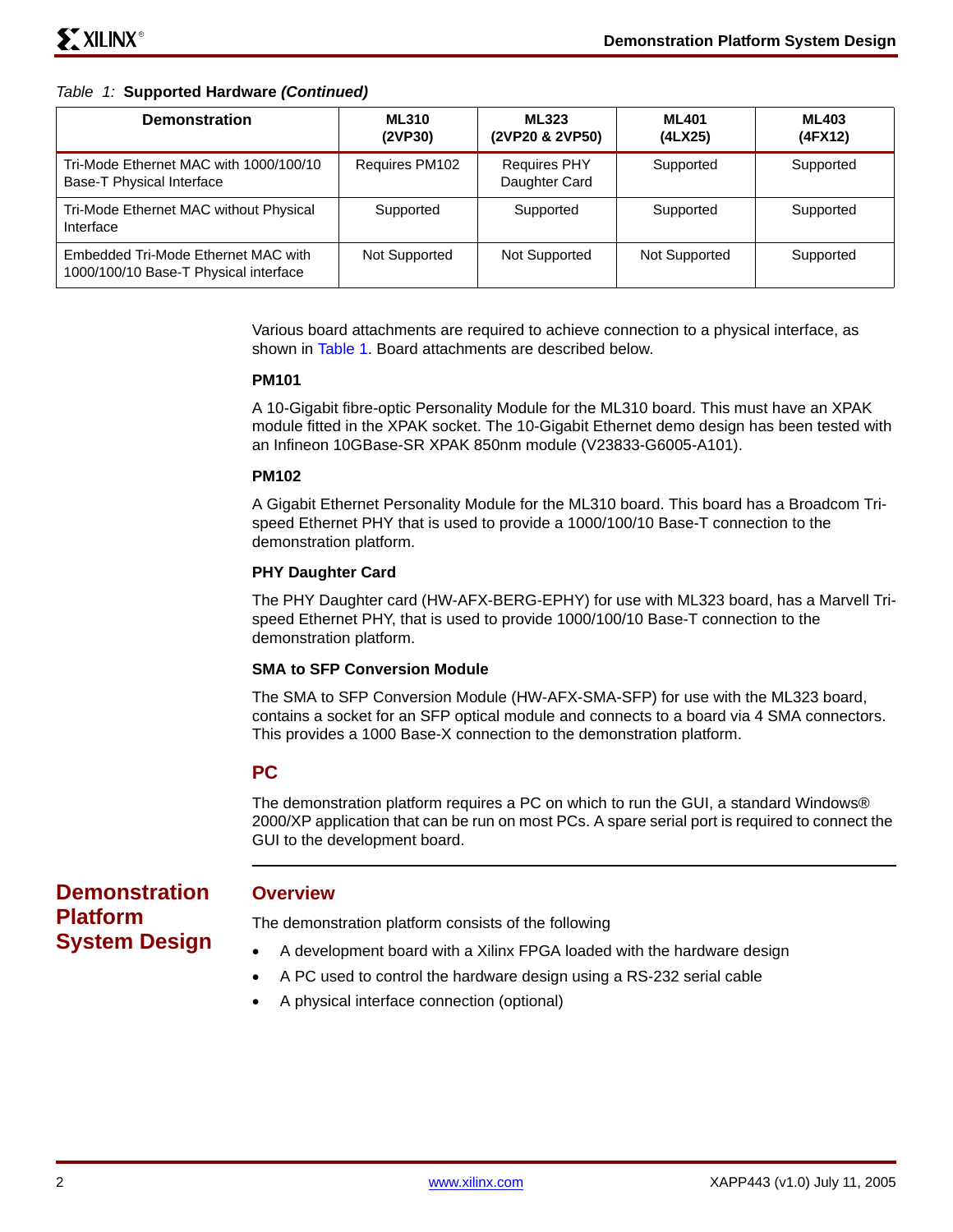All demonstration designs share a common microprocessor system and frame generation logic. The microprocessor used is either the embedded PowerPC on ML310 and ML323 boards, or a microblaze soft processor on ML401 and ML403 boards. Equivalent hardware components are used in all Ethernet MAC designs, however, the implementation details are different for each core.

### <span id="page-2-0"></span>**10-Gigabit Ethernet MAC Hardware Design**

Figure 1 illustrates the design for the 10-Gigabit Ethernet MAC (XGMAC) hardware design. The design, including the microprocessor system, uses approximately 9000 slices of the FPGA. A XAUI core is used to provide a physical interface to the MAC, and a FIFO is used on the client side of the MAC to provide frame buffering. The microprocessor system connects to the MAC host interface to control the MAC configuration, and connects to the FIFO to read/ write frame data.





### **10-Gigabit Ethernet MAC Core**

The XGMAC core is a CORE Generator™ instance of the XGMAC v6.0, generated with the following XCO parameters:

```
component_name = xgm6
physical_interface = none
management_interface = true
statistics_gathering = true
simplex_split = none
```
The core has been generated with a full-system hardware evaluation license, which operates for approximately 8 hours. After the core ceases to function, the board must be reconfigured.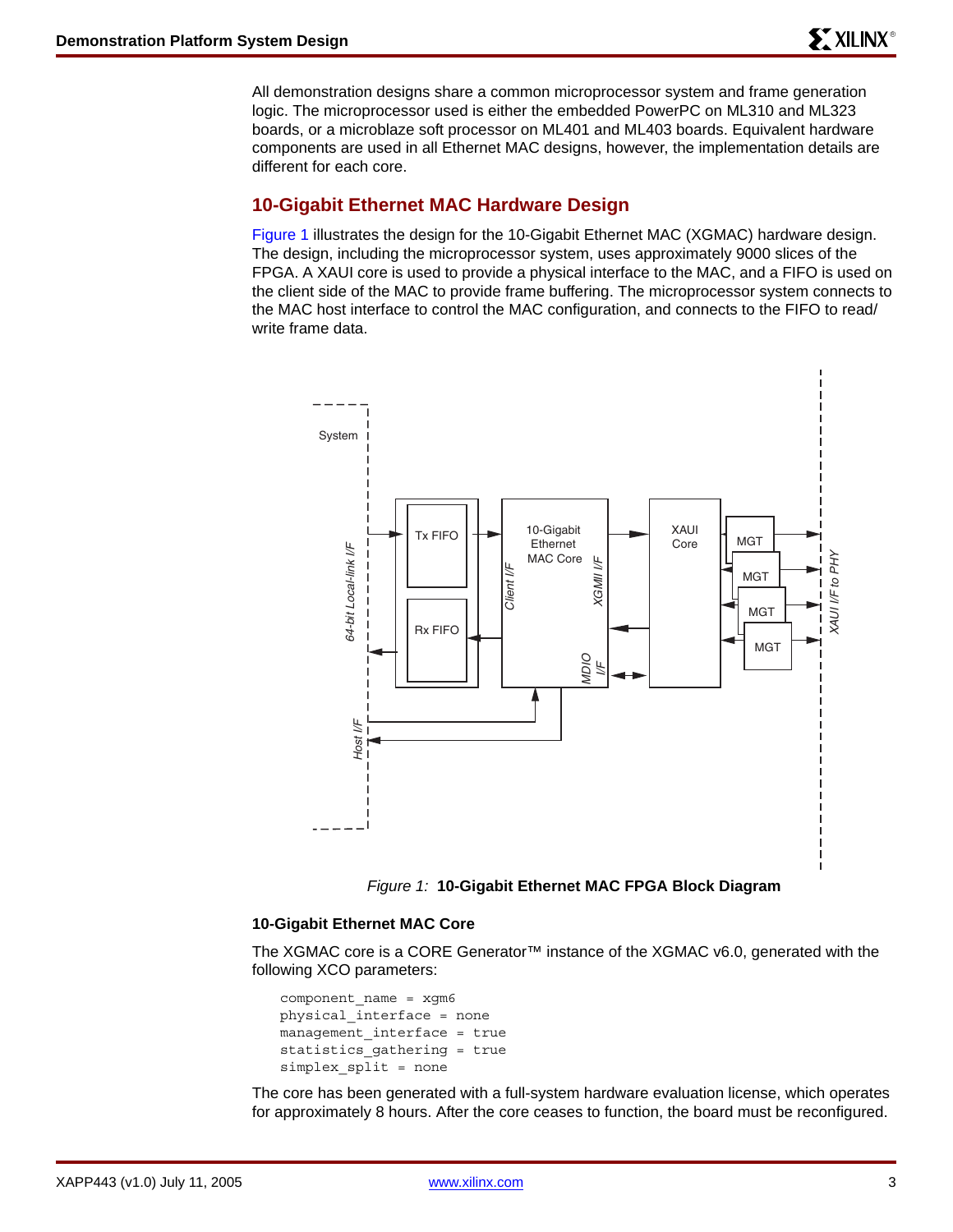### <span id="page-3-0"></span>**XAUI Core**

The XAUI core, used to connect to a PHY or an external device with a XAUI interface, is a CORE Generator instance of the XAUI v6.0, generated with the following XCO parameters:

```
component_name = xaui6
physical_interface = none
management interface = true
statistics_gathering = true
simplex_split = none
```
### **Ethernet FIFO**

The FIFO used in the demonstration platform is taken from the XGMAC example design, which is provided with the core.

### **Physical Interface**

Any compatible PHY device can be connected to the XAUI interface. The PM101 provides a suitable XPAK socket which has XAUI signals and has been tested with a 10 GBase-SR optical module.

#### **Clock Management**

The XGMAC core uses a 156.25 MHz reference clock. The same 156.25 MHz reference is required for the XAUI interface.

### **Chipscope**

Chipscope probes in the hardware design allow the user to look at data passing through the MAC core. The chipscope probes are placed on the transmitter XGMII and receiver XGMII interfaces, the transmitter client and receiver client interfaces and the MAC statistics vector. A chipscope project file is provided for the XGMAC demonstration.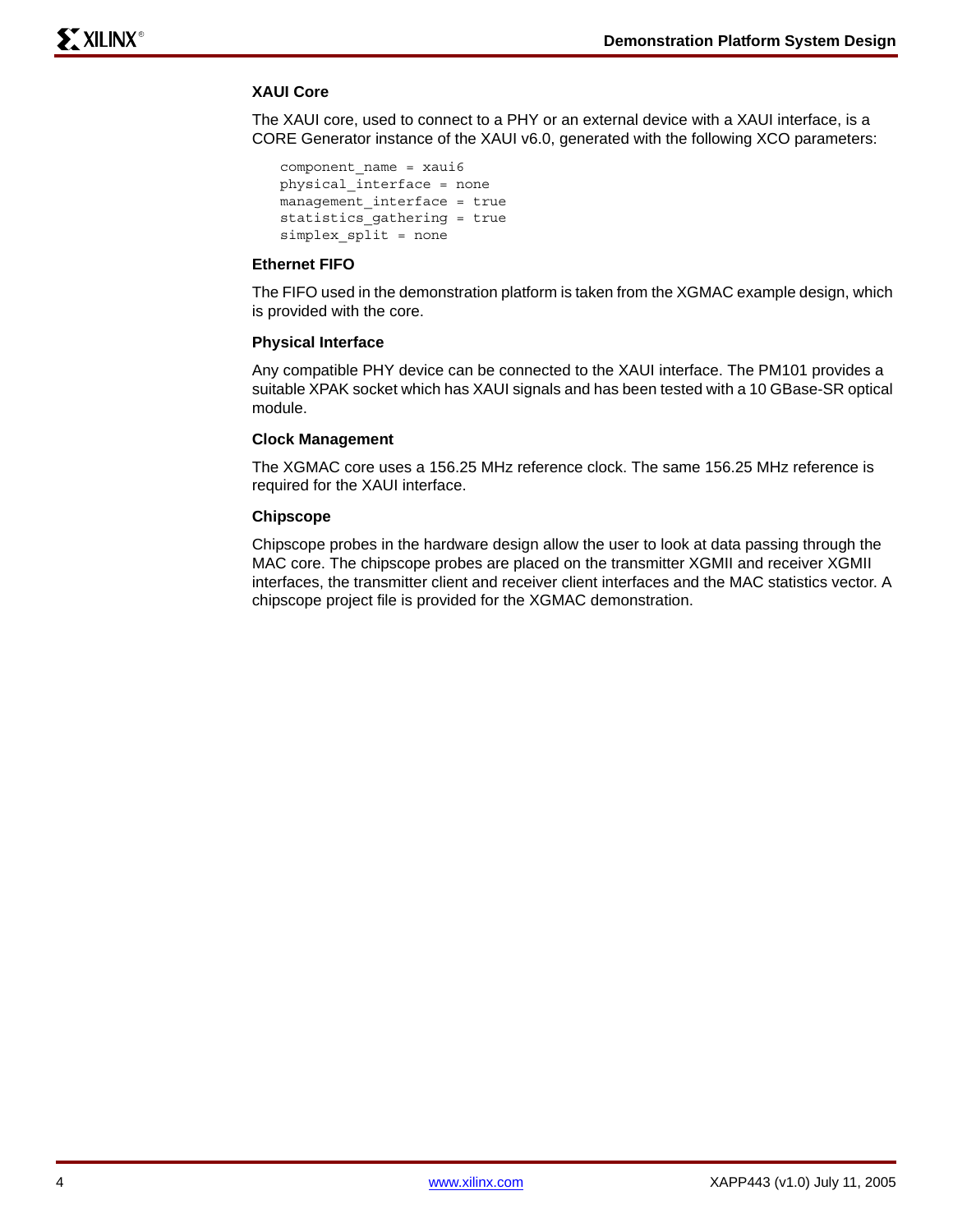### <span id="page-4-0"></span>**1-Gigabit Ethernet MAC Hardware Design**

[Figure 2](#page-4-2) illustrates the 1-Gigabit Ethernet MAC (GEMAC) hardware design. The entire design, including the microprocessor system, uses approximately 4500 slices of the FPGA. The 1000 Base-X PCS PMA core is used to provide an external 1000 Base-X interface to the core, and a FIFO is used on the client side of the MAC to provide frame buffering. The microprocessor system connects to the MAC host interface to control the MAC configuration, and connects to the FIFO to read/write frame data.



*Figure 2:* **1-Gigabit Ethernet MAC FPGA Block Diagram**

### <span id="page-4-2"></span>**1-Gigabit Ethernet MAC Core**

The GEMAC core is a CORE Generator™ instance of the GEMAC v6.0 and was generated using the following XCO parameters:

component name = gig mac60 physical\_interface = gmii management interface = true statistics\_gathering = true

The core has been generated with a full-system hardware evaluation license, which operates for approximately 8 hours. When the core ceases to function, the board must be reconfigured.

#### <span id="page-4-1"></span>**Ethernet 1000 Base-X PCS PMA or SGMII Core**

The Ethernet 1000 Base-X PCS PMA core, used to connect to the physical interface through MGTs to an optical module, is a CORE Generator instance of v6.0 of the core and was generated using the following XCO parameters:

```
component name = gig pcspma60
management_interface = true
auto_negotiation = true
```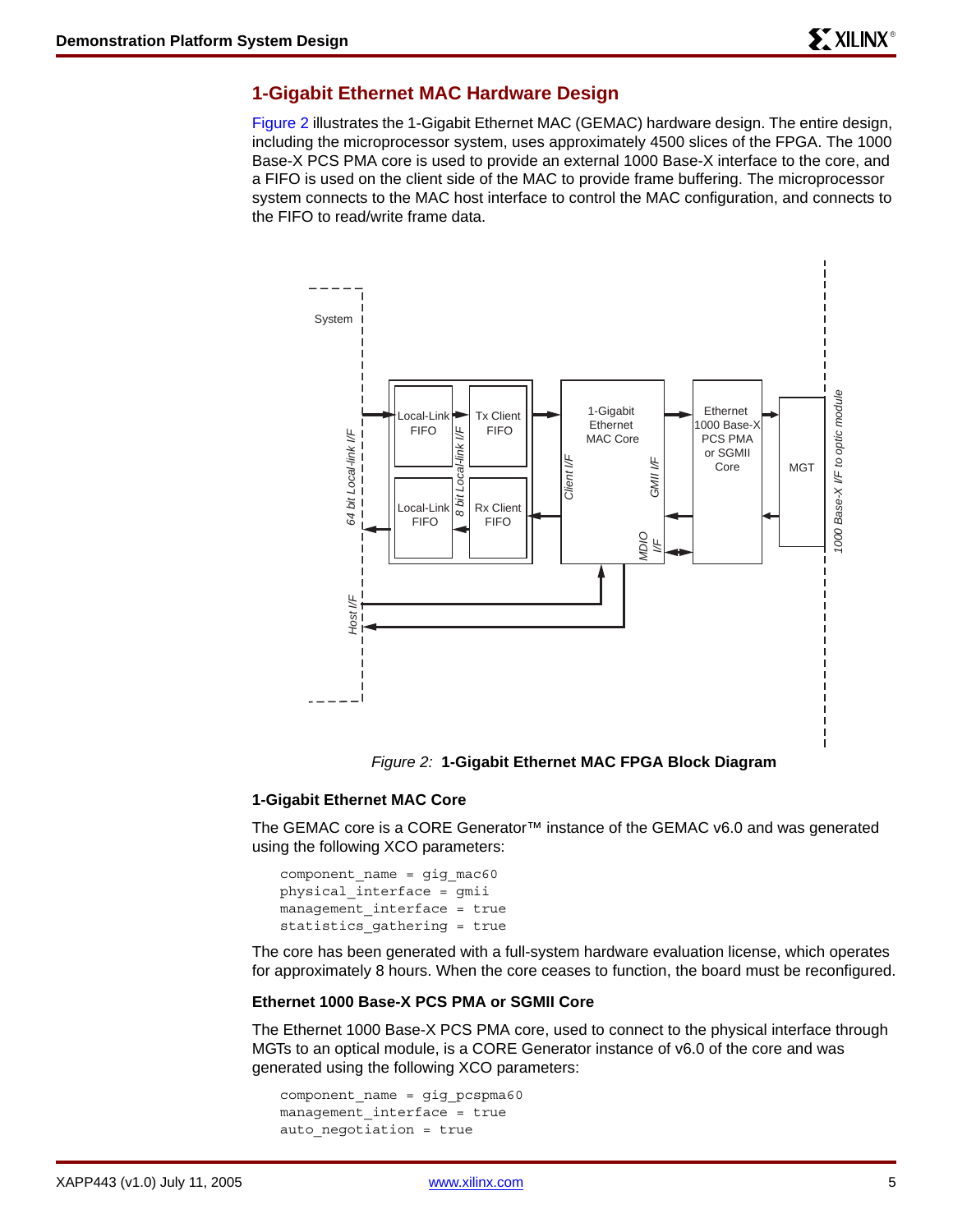physical\_interface = RocketIO mgt\_crc\_enabled = false standard = 1000BASEX

### **Ethernet FIFO**

The FIFO used in the demonstration platform consists of the local link FIFO design XAPP691 [\(http://direct.xilinx.com/bvdocs/appnotes/xapp691.pdf\)](http://direct.xilinx.com/bvdocs/appnotes/xapp691.pdf) and the FIFO components **tx\_client\_fifo**, **rx\_client\_fifo**, which are supplied with the GEMAC core as part of the example design.

The local link FIFO from XAPP691 connects to the 64-bit local link interface of the microprocessor system. This FIFO is used to convert the data width from 64-bit to 8-bit. The client side FIFOs from the example design connect directly to the 8-bit local link interface of the XAPP691 FIFO. The client side FIFOs have a client interface that connects directly to the GEMAC core and provides all the necessary functionality to drive the client interface appropriately.

### **Clock Management**

The GEMAC core uses a 125 MHz input clock. The 1000 Base-X PCS PMA requires a high quality 62.5MHz reference clock to drive the MGT.

### **Chipscope**

Chipscope probes in the hardware design allow the user to look at data passing through the MAC core. The chipscope probes are placed on the transmitter GMII and receiver GMII interfaces, the transmitter client and receiver client interfaces and the MAC host interface. A chipscope project file is provided for the GEMAC demonstration.

### <span id="page-5-0"></span>**Tri-Mode Ethernet MAC Hardware Design**

[Figure 3](#page-6-1) illustrates the Tri-Mode Ethernet MAC (TEMAC) hardware design. The entire design, including the microprocessor system, uses approximately 6700 slices of the FPGA. IOB logic is used to provide an interface from the MAC to an external PHY, and a FIFO is used on the client side of the MAC to provide frame buffering. The Ethernet Statistics core collects statistics information from the TEMAC core. The microprocessor system connects to the MAC host interface to control the MAC configuration, and connects to the FIFO to read/write frame data.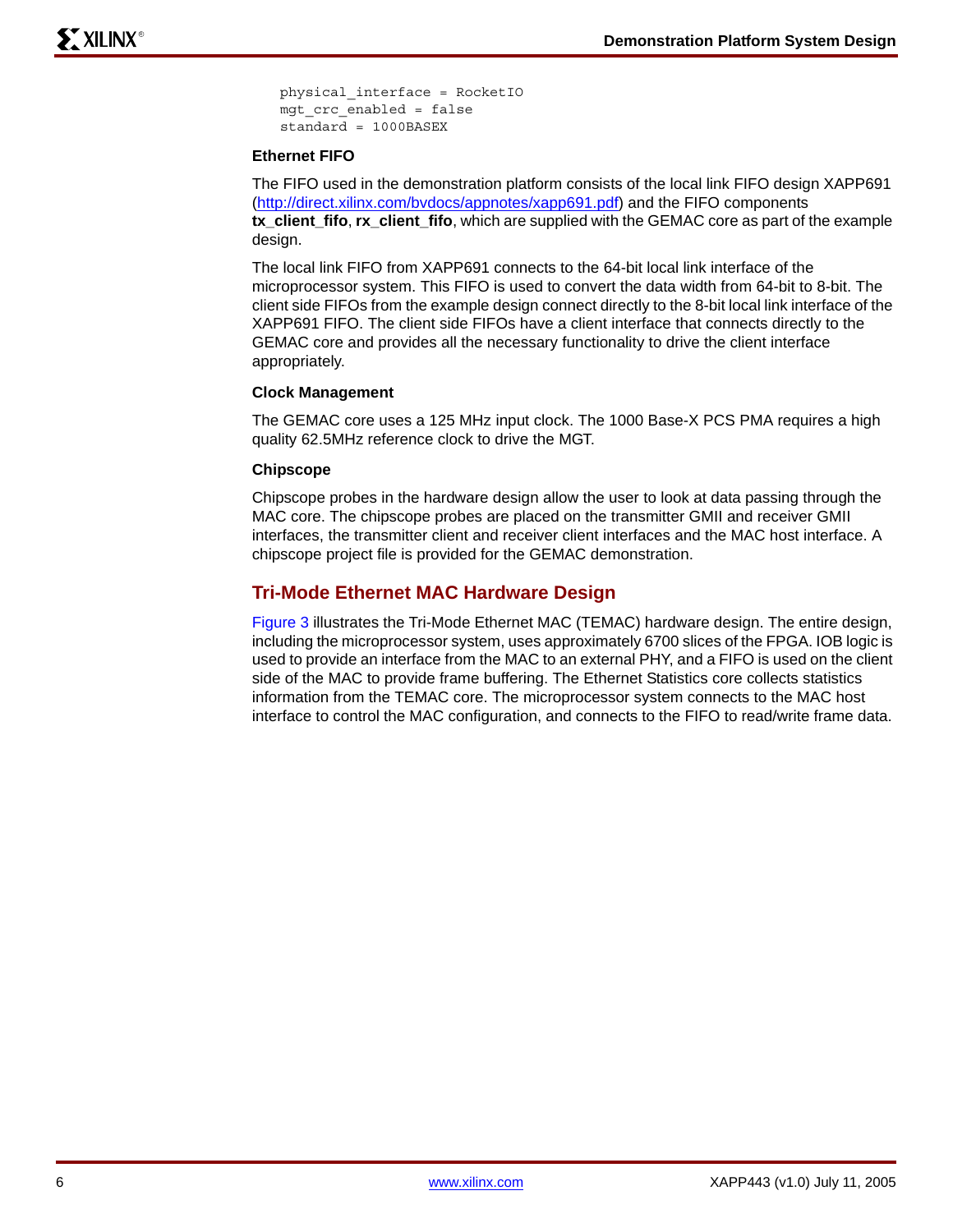



### <span id="page-6-1"></span>**Tri-Mode Ethernet MAC Core**

The TEMAC core is a CORE Generator instance of the TEMAC v2.1 and was generated using the following XCO parameters:

```
component_name = tri_mac21
physical_interface = GMII
management_interface = true
clock_enables = true
address_filter = true
number_of_address_table_entries = 4
```
The core has been generated with a full-system hardware evaluation license, which operates for approximately 8 hours. When the core ceases to function, the board must be reconfigured.

### <span id="page-6-0"></span>**Ethernet Statistics Core**

The Ethernet Statistics core, used to provide statistical counters for the TEMAC core, is a CORE Generator instance of the Ethernet Statistics core v1.1 and was generated using the following XCO parameters:

```
component name = ethernet statistics
statisticswidth = 64bit
numberofstatistics = 42
mactype = TEMAC
```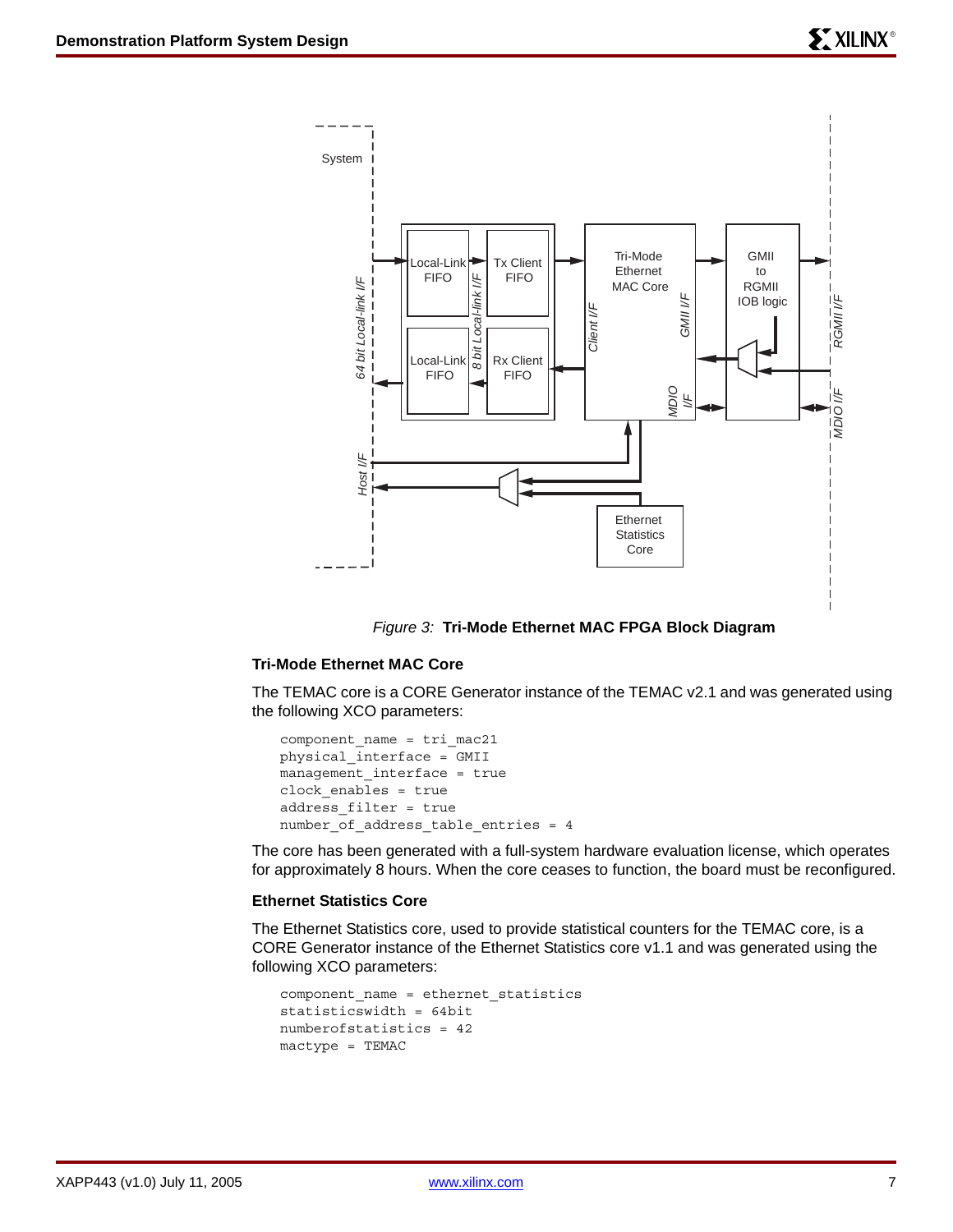### **Ethernet FIFO**

The FIFO used in the demonstration platform consists of the local link FIFO design [XAPP691](http://direct.xilinx.com/bvdocs/appnotes/xapp691.pdf) (http://direct.xilinx.com/bvdocs/appnotes/xapp691.pdf) and the FIFO components **tx\_client\_fifo**, **rx\_client\_fifo** (supplied with the TEMAC core as part of the example design).

The local link FIFO from XAPP691 connects to the 64-bit local link interface of the microprocessor system. This FIFO is used to convert the data width from 64-bit to 8-bit. The client side FIFOs from the example design connect directly to the 8-bit local link interface of the XAPP691 FIFO. The client side FIFOs have a client interface that connects directly to the TEMAC core and provides all the necessary functionality to drive the client interface appropriately.

### **Physical Interface**

Logic is used at the physical interface to convert the GMII interface of the MAC into an RGMII interface, which is then connected to the external Base-T PHY. The physical interface logic uses double-data rate IO registers and is based on logic provided in the TEMAC example design. The logic also provides functionality to loopback the GMII interface from transmitter to receiver. The MDIO interface from the MAC core is passed through a tri-state buffer to connect to the PHY.

### **Clock Management**

Clock generation for the TEMAC core is based on logic provided in the TEMAC example design. A 125 MHz input clock is provided to the clock management logic, either directly from an onboard oscillator or generated from a DCM. This generates an output clock for the MAC transmitter logic at 125 MHz, 25 MHz, or 2.5 MHz given the MAC operating speed. The clocking management logic also provides phase shifting abilities to correct the receiver clock from the PHY, to adjust for delays across the receiver interface. When the physical interface is put into loopback, the clock management logic sets the receiver clock input to the transmitter clock.

### **Chipscope**

Chipscope probes in the hardware design allow the user to look at data passing through the MAC core. The chipscope probes are placed on the transmitter GMII and receiver GMII interfaces, the transmitter client and receiver client interfaces and the MAC host interface. A chipscope project file is provided for the TEMAC demonstration.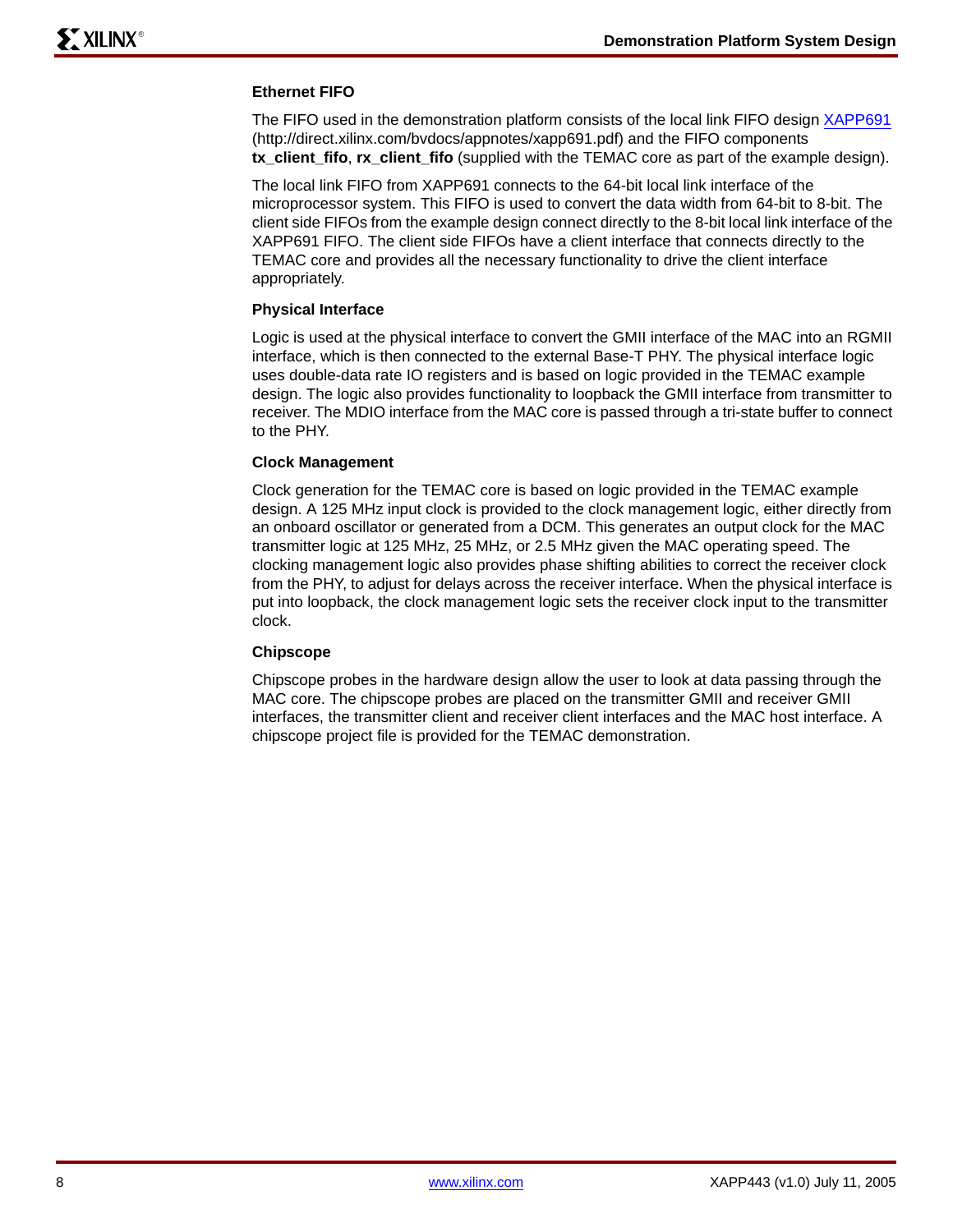### <span id="page-8-0"></span>**Embedded Tri-Mode Ethernet MAC Hardware Design**

Figure 4 illustrates the Embedded Tri-Mode Ethernet MAC (EMAC) hardware design. The entire design, including the microprocessor system, uses approximately 3300 slices of the FPGA. IOB logic is used to provide a GMII interface from the MAC to an external PHY, and a FIFO is used on the client side of the MAC to provide frame buffering. The Ethernet Statistics core collects statistics information from the EMAC core. The microprocessor system connects to the MAC host interface to control the MAC configuration, and connects to the FIFO to read/write frame data.



*Figure 4:* **Embedded Tri-Mode Ethernet MAC FPGA Block Diagram**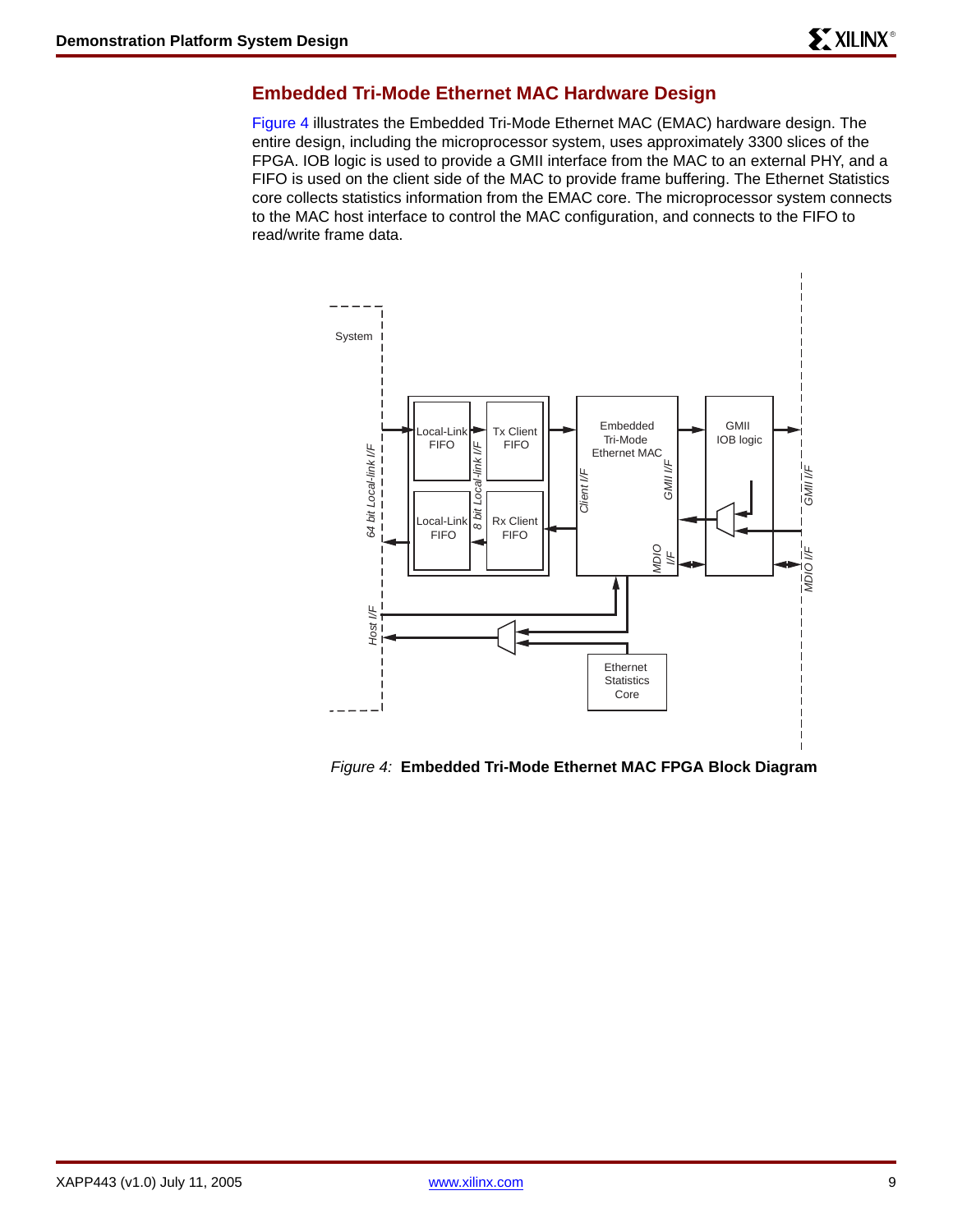### **Embedded Tri-Mode Ethernet MAC**

The EMAC is available in all Virtex-4 FX parts. The MAC is instantiated in the HDL design, from a wrapper file, based on the CORE Generator EMAC wrapper.

### **Ethernet Statistics Core**

The Ethernet Statistics core, used to provide statistical counters for the EMAC core, is a CORE Generator instance of the Ethernet Statistics core v1.1 and was generated using the following XCO parameters:

```
component name = ethernet_statistics
statisticswidth = 64bit
numberofstatistics = 41
mactype = V4EMAC
```
### **Ethernet FIFO**

The FIFO used in the demonstration platform consists of the local link FIFO design [XAPP691](http://direct.xilinx.com/bvdocs/appnotes/xapp691.pdf) (http://direct.xilinx.com/bvdocs/appnotes/xapp691.pdf) and the FIFO components **tx\_client\_fifo**, **rx\_client\_fifo**, which are supplied with the TEMAC and GEMAC cores as part of their example designs.

The local link FIFO from XAPP691 connects to the 64-bit local link interface of the microprocessor system. This FIFO is used to convert the data width from 64-bit to 8-bit. The client side FIFOs from the example design connect directly to the 8-bit local link interface of the XAPP691 FIFO. The client side FIFOs have a client interface that connects directly to the EMAC core and provides all the necessary functionality to drive the client interface appropriately.

### **Physical Interface**

IOB registers are used at the physical interface to connect the GMII interface of the MAC onto IO pins, which are then connected to the external Base-T PHY. The logic also provides functionality to loopback the GMII interface from transmitter to receiver. The MDIO interface from the MAC core is passed through a tri-state buffer to connect to the PHY.

### **Chipscope**

No chipscope probes are used in this design due to insufficient Block RAM availability.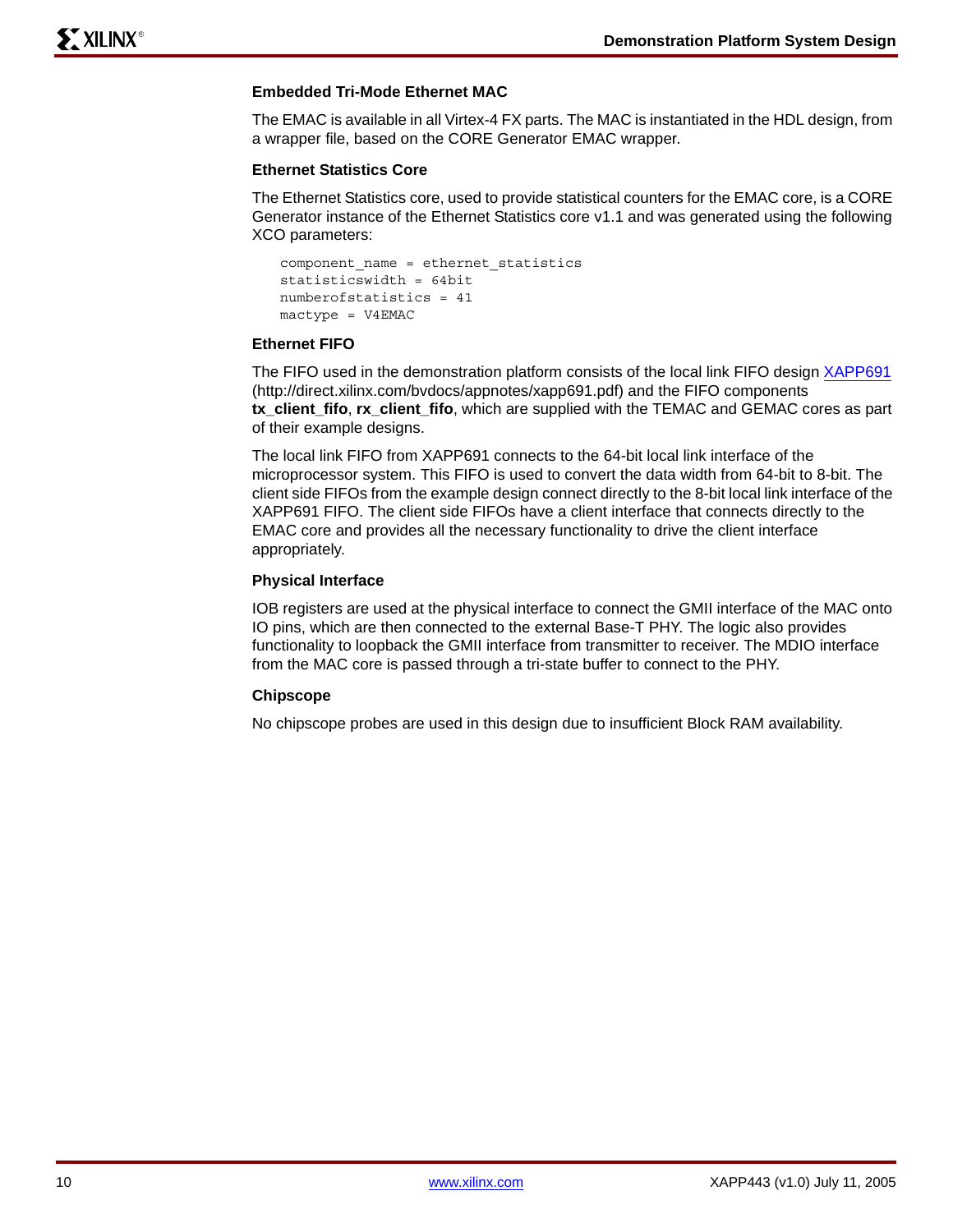### **Common Microprocessor System**



*Figure 5:* **Microprocessor System Block Diagram**

The microprocessor system, as shown in Figure 5, is either based on an embedded PowerPC CPU (PPC) or a soft MicroBlaze processor. These have both been created using the Xilinx Platform Studio, as a separate module. They share common standard OPB peripherals and two peripherals designed specifically for the demonstration platform, the Pattern Generator, and the Host cores.

### **PPC System**

This block is a complete PowerPC CPU subsystem containing PPC405, 32k RAM, UART (uartlite), interrupt controller, PLB, and OPB buses.

### **MicroBlaze System**

This is a MicroBlaze v3.0 CPU subsystem containing 16k RAM, UART (uartlite), interrupt controller, LMB, and OPB buses.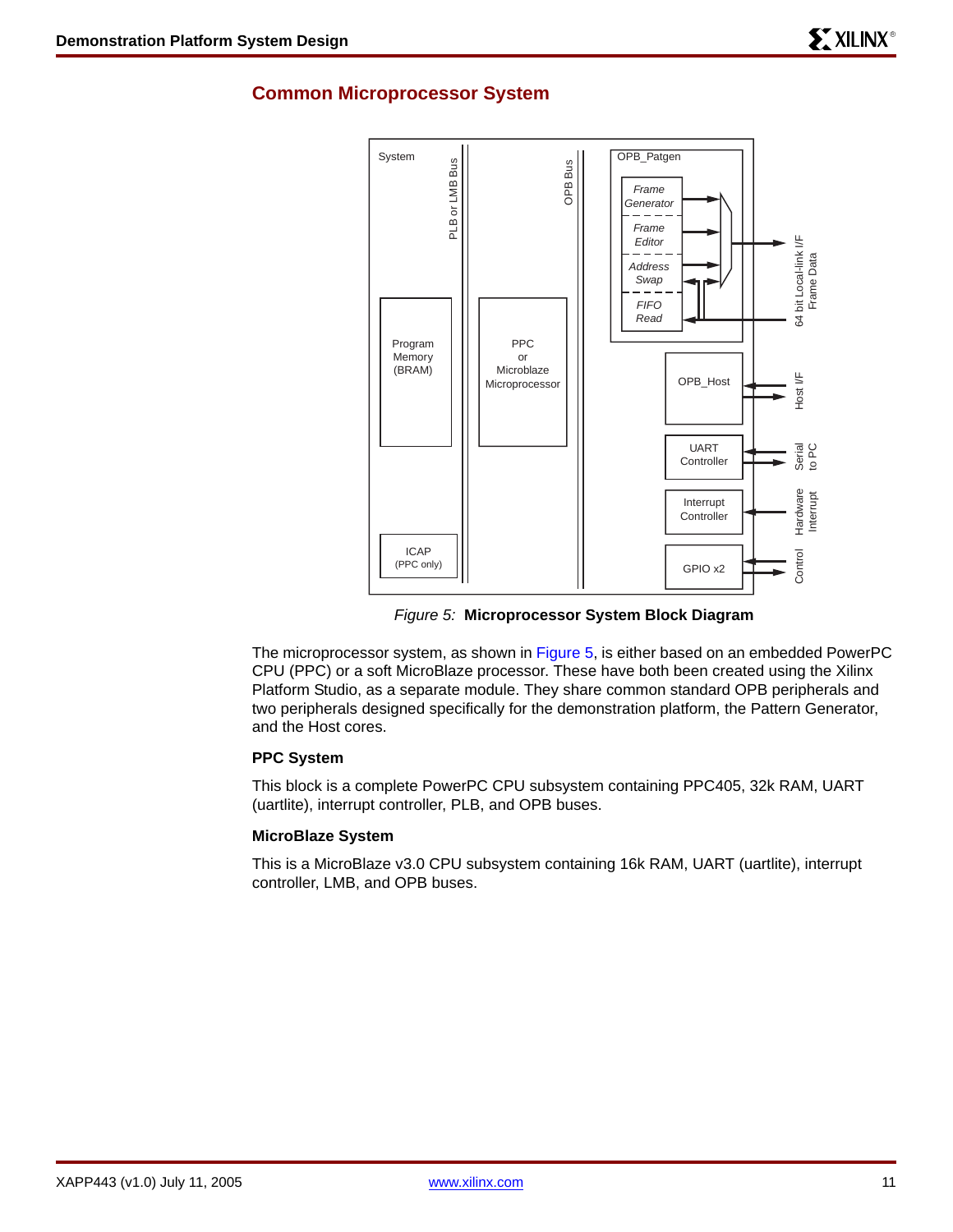### **Pattern Generator (OPB\_Patgen)**

The Pattern Generator peripheral holds all the logic required to access the client side data stream of the MAC core, allowing data to be written to the transmitter side FIFO, or read from the receiver side FIFO. This peripheral is made up of the following components:

### • **The frame editor**

This uses a block RAM to store user defined frames for the transmitter. There is 16 kBytes of RAM available for frame storage.

### • **The frame generator**

This component can generate fixed pattern test frames and transmit these individually or continuously.

### • **The loopback multiplexer**

This is included in the pattern generator and allows the transmitter (Tx) and receiver (Rx) FIFOs to be connected. This allows external test equipment or Ethernet devices to stimulate the MAC core and receive frames back. There is an option to switch the source address and destination address fields of each frame passing through the multiplexer which allows external equipment to stimulate the design and receive valid addressed frames from the demonstration platform.

### • **The receive FIFO reader**

This logic reads the contents of the receiver side FIFO. The captured frame data can be read from the peripheral by the microprocessor, which formats the frames and makes them available to the GUI for display, by transmitting them over the serial link.

### **Host (OPB\_Host)**

The Host peripheral allows the Management Interface of the MAC core to be accessed. Through this interface, the MAC configuration can be read and modified, the statistics counters can be read, and the MDIO transactions can be made to control the physical layer.

#### **Microprocessor Firmware**

The microprocessor runs firmware which monitors the serial interface and responds to commands issued by the GUI. On startup, the microprocessor detects what design is operating on the FPGA, configures the logic on the FPGA appropriately, and then waits for and processes commands from the PC.

# **Setting up the Demonstration Platform**

### **ML310 Configuration for 10-Gigabit Ethernet MAC Demo**

### **Power Supply**

The ML310 should be connected to the ATX power supply provided with the board. Please check the ML310 documentation to ensure the power supply is configured correctly for the supply voltage.

#### **Clock Selection**

The demonstration platform uses the onboard 156.25 MHz differential oscillator as a master reference to generate all the clocks required for the design. To select the 156.25 MHz output from the differential oscillator, jumpers must be placed on J20 and J21 between pins 1 and 2 to select the 156.25 MHz clock.

#### **Jumper Settings**

The RocketIO voltage jumpers should be set to 1.8V. The jumpers labeled **BOT MGT VTT\_RX** and **TOP MGT VTT\_RX** should be set to 1.8V. No other jumpers should be fitted to the board.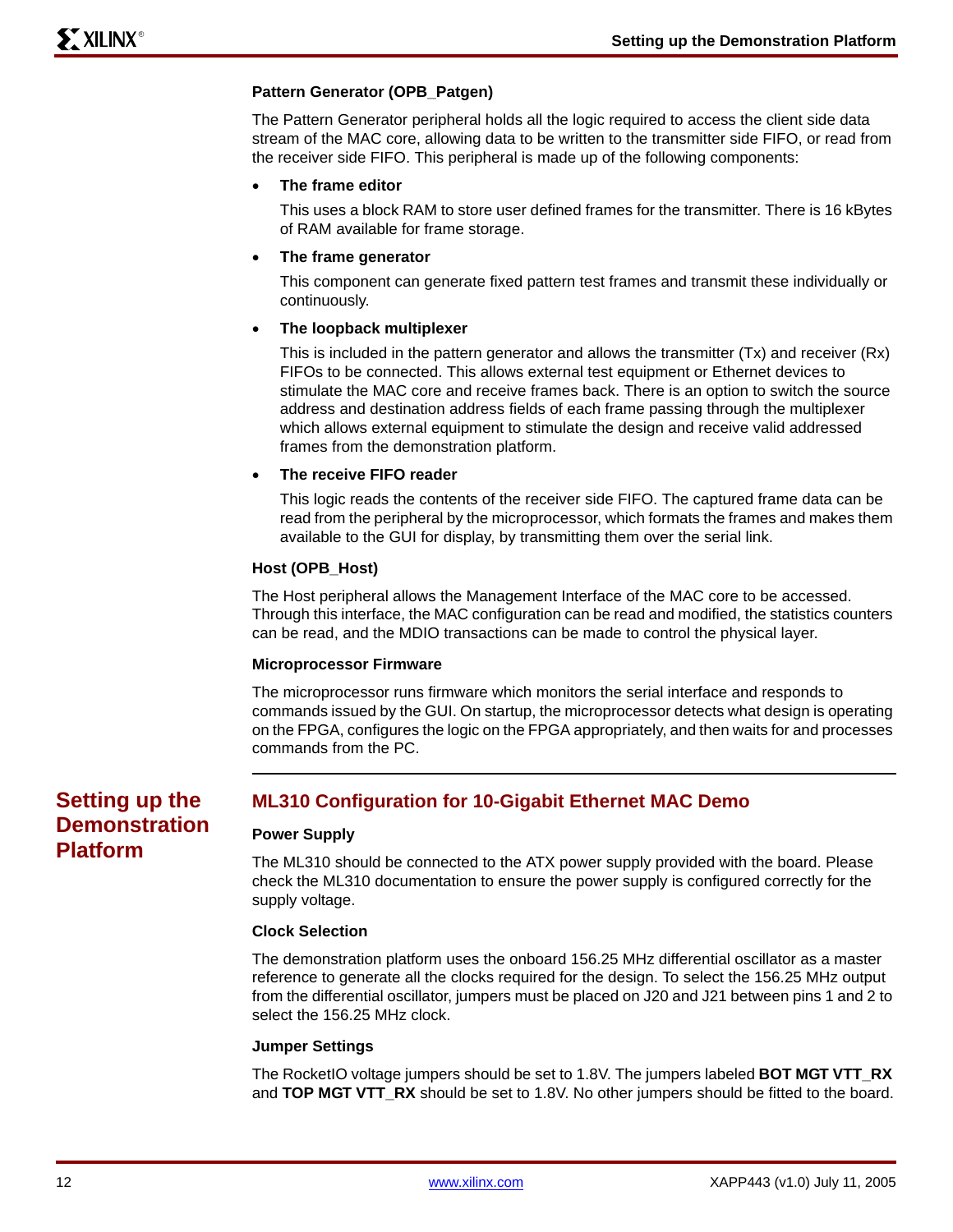### **RS-232**

Connect a Null-Modem cable between the RS-232 port on the board and an additional serial port on the PC. The FPGA UART header is used for the serial link to the PC. The DIL header to D-Type connector cable must be fitted to the board. The cable is supplied with the board. Take care when fitting the cable, as the connector is not keyed and can be fitted two ways. See the ML310 documentation for details.

### **LEDs**

The LEDs on the boards indicate the basic status of the platform at a glance. Detailed information is available using the GUI. Table 2 defines the LED functions.

| . <u>.</u>       |                            |  |  |  |
|------------------|----------------------------|--|--|--|
| <b>LED</b>       | <b>10-Gigabit Function</b> |  |  |  |
| DBG <sub>0</sub> | Lane0 Sync OK              |  |  |  |
| DBG1             | Lane1 Sync OK              |  |  |  |
| DBG <sub>2</sub> | Lane2 Sync OK              |  |  |  |
| DBG3             | Lane3 Sync OK              |  |  |  |
| DBG4             | Lanes Aligned              |  |  |  |
| DBG5             | FIFO loopback selected     |  |  |  |
| DBG6             | Address swap enabled       |  |  |  |
| DBG7             | PHY/MGT loopback           |  |  |  |

|  |  |  |  |  |  |  |  | Table 2: LED Indications for ML310 10-Gigabit MAC Demo |
|--|--|--|--|--|--|--|--|--------------------------------------------------------|
|--|--|--|--|--|--|--|--|--------------------------------------------------------|

### **Using the PM101**

PM101 is a 10-Gigabit fibre optic PHY card. Only the XPAK connector (U9) is used and should be fitted with a suitable XPAK module. The 10-Gigabit design has been tested with an Infineon 10 GBase-SR XPAK 850nm module (V23833-G6005-A101). The CPLD on the PM101 must be programmed to drive the reset input on the XPAK socket. An example design and bitfile for the Infineon XPAK module is included in the PM101\_CPLD folder. The Infineon XPAK module simply requires that the reset is not asserted at any time, the internal power on reset enables the module.

### **ML323 Configuration for 10-Gigabit Ethernet MAC Demo**

### **Power Supply**

The ML323 should be powered from the 5V jack input. See the ML323 documentation to configure the jumpers for this supply.

### **Clock Selection**

The demonstration platform uses the on-board 156.25 MHz differential oscillator as a master reference to generate all the clocks required for the design. Only GCLK3P and GCLK2S (the top oscillator) inputs are used. J68 must be set to **ON** and J74 must be set to **VCCO**. The lower differential oscillator and both DIL oscillators can be disabled, removed, or left unchanged as these do not affect the demo design.

The SystemACE oscillator (X1) should be enabled (J63 set to **ON**) if the FPGA is configured using SystemACE (see the following section).

### **Jumper Settings**

J52 (near the RS-232 Port) must be fitted and set to **ON** to enable the RS-232 transceiver. No additional jumpers are required.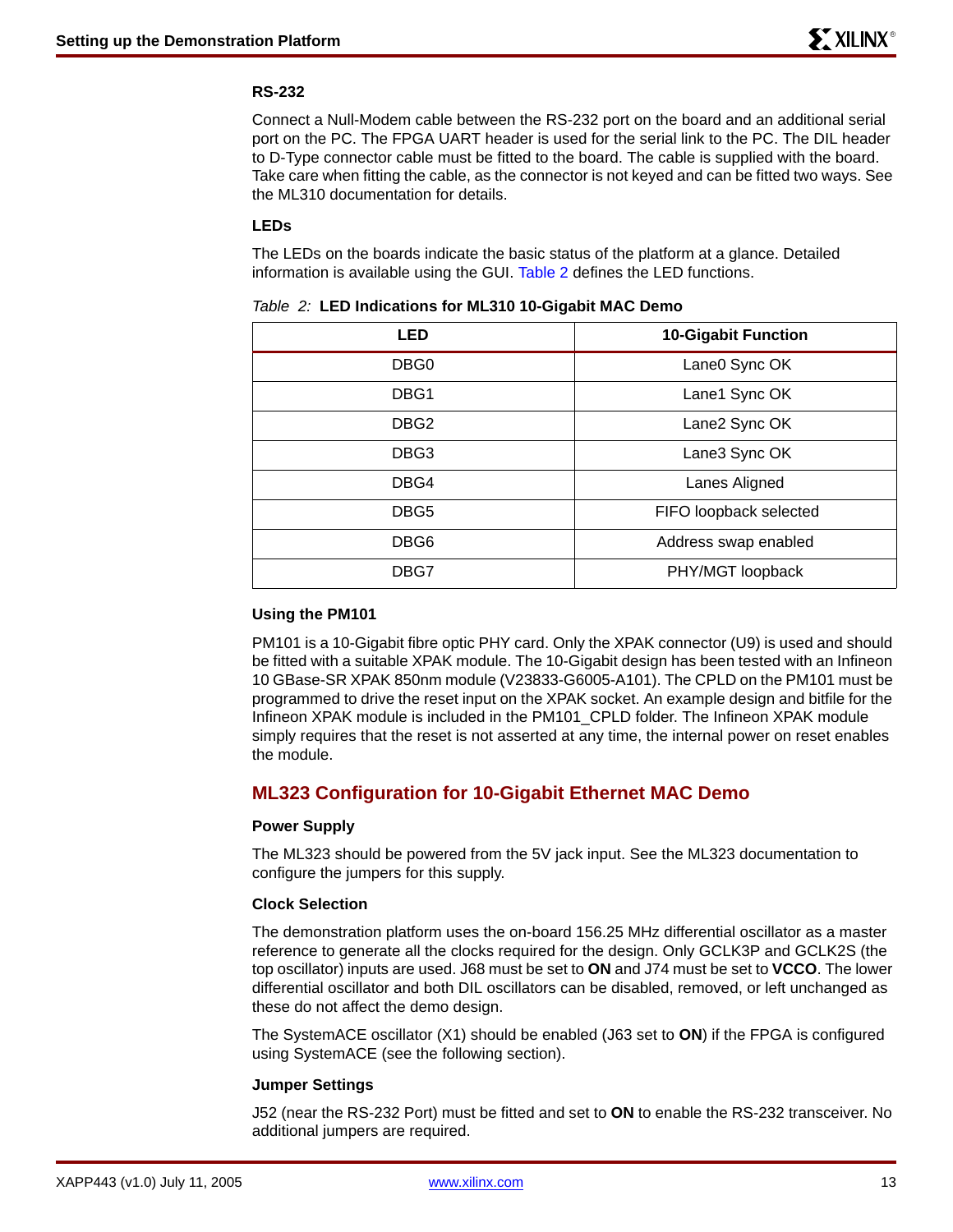The setting on the DIP switches other than the SystemACE address does not affect the operation of the designs.

### **RS-232**

Connect a Null-Modem cable between the RS-232 port on the board and an additional serial port on the PC. There is only one serial port on the ML323. This is used to connect to the PC. J52 must be fitted and set to **ON** to enable the transceiver.

### **LEDs**

The LEDs on the boards indicate the basic status of the platform at a glance. Detailed information is available using the GUI. [Table 3](#page-13-0) defines the LED functions.

<span id="page-13-0"></span>

| Table 3: LED Indications for ML323 10-Gigabit MAC Demo |  |
|--------------------------------------------------------|--|
|--------------------------------------------------------|--|

| <b>LED</b>  | <b>10-Gigabit Function</b> |  |
|-------------|----------------------------|--|
| <b>DS29</b> | Lane0 Sync OK              |  |
| <b>DS28</b> | Lane1 Sync OK              |  |
| <b>DS23</b> | Lane2 Sync OK              |  |
| <b>DS16</b> | Lane3 Sync OK              |  |
| <b>DS17</b> | Lanes Aligned              |  |
| <b>DS18</b> | FIFO loopback selected     |  |
| <b>DS19</b> | Address swap enabled       |  |
| <b>DS20</b> | PHY/MGT loopback           |  |

#### **Physical Interface**

There are no 10-Gigabit PHY cards available for the ML323. SMA cables can be used to connect the MGT inputs and outputs to a suitable XAUI equipped PHY. 16 SMA cables are required for the 4-lane differential XAUI interface, the board connections are:

Lane0 = MGT4 (Out = J79,J83; In = J78,J80)

Lane1 = MGT6 (Out =  $J18, J17$ ;  $In = J15, J14$ )

Lane2 = MGT7 (Out = J31,J38; In = J32,J29)

Lane3 = MGT9 (Out = J90,J91; In = J89,J88)

### **ML310 Configuration for 1-Gigabit Ethernet MAC Demo**

#### **Power Supply**

The ML310 should be connected to the ATX power supply provided with the board. Please check the ML310 documentation to ensure the power supply is configured correctly for the supply voltage.

#### **Clock Selection**

The demonstration platform can be run from one of two possible input clock sources. For full demonstration functionality a plug-in 62.5 MHz single-ended oscillator should be used. This 62.5 MHz oscillator should be inserted into the socket X6. The oscillator will be detected by the demonstration design. When using the 62.5MHz oscillator, the on-board 125MHz oscillator should also be enabled as below.

If a 62.5 MHz external oscillator is not available, the demonstration platform will run from the on-board 125 MHz oscillator. To select the 125 MHz output from the differential oscillator,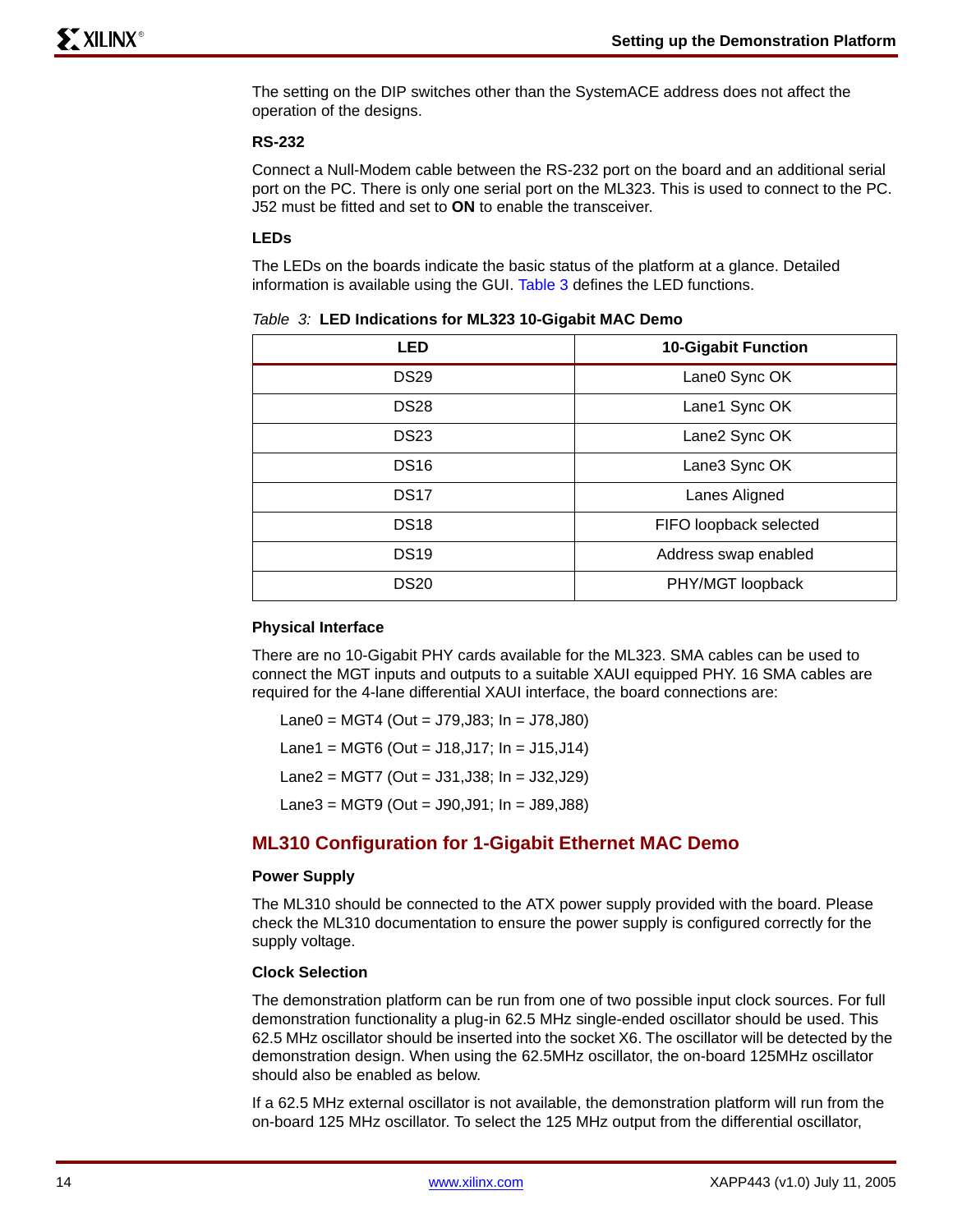jumpers must be placed on J20 and 21 between pins 2 and 3 to select the 125 MHz clock. Using the 125 MHz oscillator will allow the demonstration platform to be run with the physical interface in loopback, but there will be no 62.5MHz reference clock to the MGT and the physical interface will not function.

### **Jumper Settings**

No further jumpers are required.

### **RS-232**

Connect a Null-Modem cable between the RS-232 port on the board and a spare serial port on the PC. The FPGA UART header is used for the serial link to the PC. The DIL header to D-Type connector cable must be fitted to the board. The cable is supplied with the board. Take care when fitting the cable, as the connector is not keyed and can be fitted in two ways. See the ML310 documentation for details.

### **LEDs**

The LEDs on the boards indicate the basic status of the platform at a glance. Detailed information is available using the GUI. Table 6 defines the LED functions.

### *Table 4:* **LED Indications for ML310 1-Gigabit Ethernet MAC Demo**

| LED  | <b>1-Gigabit MAC Function</b>          |  |  |
|------|----------------------------------------|--|--|
| DBG0 | Design running from 125MHz oscillator  |  |  |
| DBG1 | Design running from 62.5MHz oscillator |  |  |
| DBG2 | MAC speed is 1 Gbps                    |  |  |
| DBG5 | FIFO loopback selected                 |  |  |
| DBG6 | Address swap enabled                   |  |  |
| DBG7 | <b>GMII</b> loopback                   |  |  |

### **Using the PM102**

The PM102 is a copper and fibre optic PHY card for 10/100/1000 operation. The GEMAC design uses an SFP cage on the board to enable a fibre optic connection to be made. Ensure that the Personality Module is connected to the board before configuration of the FPGA. The active SFP cage on the board is U7. The CPLD on the PM102 must be programmed to drive the reset input on the SFP socket. A bitfile for the CPLD module is included in the PM102\_CPLD folder.

### **ML323 Configuration for 1-Gigabit Ethernet MAC Demo**

### **Power Supply**

The ML323 should be powered from the 5V jack input. See the ML323 documentation to configure the jumpers for this supply.

### **Clock Selection**

The demonstration platform can be run from one of two possible input clock sources. For full demonstration functionality a plug-in 62.5 MHz single-ended oscillator should be used. This 62.5 MHz oscillator should be inserted into the socket X3. J71must be set to **ON** and J73 must be set to **VCCO**. The oscillator will be detected by the demonstration design. When using the 62.5MHz oscillator, the on-board 156.25MHz oscillator should also be enabled as below.

If a 62.5 MHz external oscillator is not available, the demonstration platform will run from the on-board 156.25 MHz oscillator. Only GCLK3P and GCLK2S (the top oscillator) inputs are used. J68 must be set to **ON** and J74 must be set to **VCCO**. Using the 156.25 MHz oscillator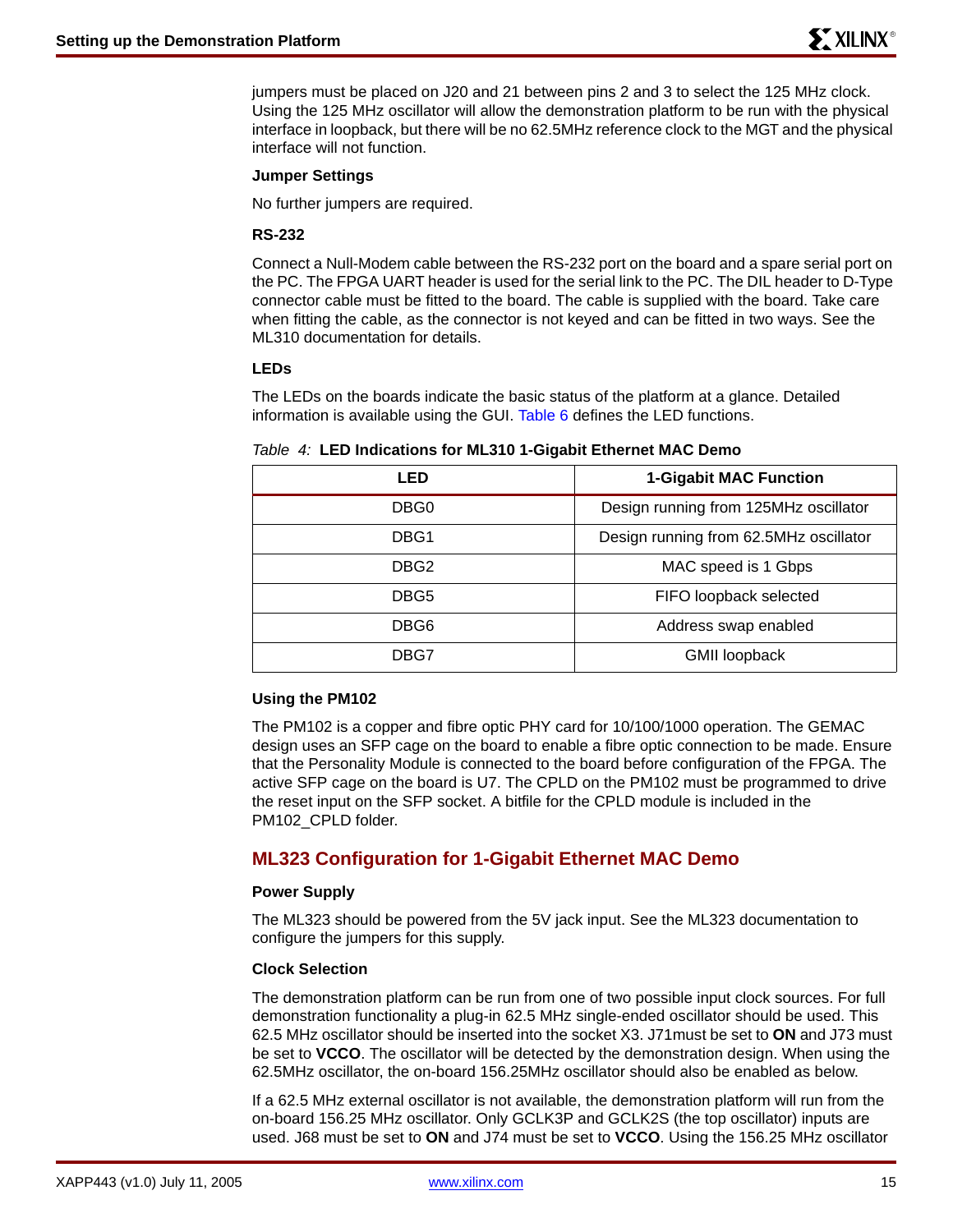will allow the demonstration platform to be run with the physical interface in loopback, but there will be no 62.5MHz reference clock to the MGT and a physical connection will not function.

The SystemACE oscillator (X1) should be enabled (J63 set to **ON**) if the FPGA is configured using SystemACE (see ["SystemACE," page 20\)](#page-19-0).

### **Jumper Settings**

J52 (near the RS-232 Port) must be fitted and set to **ON** to enable the RS-232 transceiver. No additional jumpers are required.

### **RS-232**

Connect a Null-Modem cable between the RS-232 port on the board and an additional serial port on the PC. There is only one serial port on the ML323. This is used to connect to the PC. J52 must be fitted and set to **ON** to enable the transceiver.

### **LEDs**

The LEDs on the boards indicate the basic status of the platform at a glance. Detailed information is available using the GUI. [Table 7](#page-17-0) defines the LED functions.

#### *Table 5:* **LED Indications for ML323 1-Gigabit Ethernet MAC Demo**

| LED              | <b>1-Gigabit MAC Function</b>            |  |  |
|------------------|------------------------------------------|--|--|
| <b>DS29</b>      | Design running from 156.25MHz oscillator |  |  |
| DS <sub>28</sub> | Design running from 62.5MHz oscillator   |  |  |
| DS <sub>23</sub> | MAC Speed 1 Gbps                         |  |  |
| DS <sub>18</sub> | FIFO loopback selected                   |  |  |
| DS <sub>19</sub> | Address swap enabled                     |  |  |
| DS20             | <b>GMII loopback</b>                     |  |  |

### **Physical Interface**

SMA cables can be used to connect the MGT inputs and outputs to the SMA to SFP conversion module, or any other suitable SFP/GBIC optical daughter card. 4 SMA cables are required for the 1000 Base-X interface. These should connect to MGT 7, where rxp=J32, rxn=J29, txp=J31, txn=J38. The SFP conversion module should be supplied with a 3.3 volt power supply and a jumper should set on header J5 to configure TX ENABLE.

For more information on the SMA to SFP Conversion Module, see:

[http://www.xilinx.com/xlnx/xebiz/designResources/ip\\_product\\_details.jsp?key=HW-AFX-SMA-SFP](http://www.xilinx.com/xlnx/xebiz/designResources/ip_product_details.jsp?key=HW-AFX-SMA-SFP)

### **ML310 Configuration for Tri-Mode Ethernet MAC Demo**

#### **Power Supply**

The ML310 should be connected to the ATX power supply provided with the board. Please check the ML310 documentation to ensure the power supply is configured correctly for the supply voltage.

### **Clock Selection**

The demonstration platform uses the on-board 125 MHz differential oscillator as a master reference to generate all the clocks required for the design. To select the 125 MHz output from the differential oscillator, jumpers must be placed on J20 and 21 between pins 2 and 3 to select the 125 MHz clock.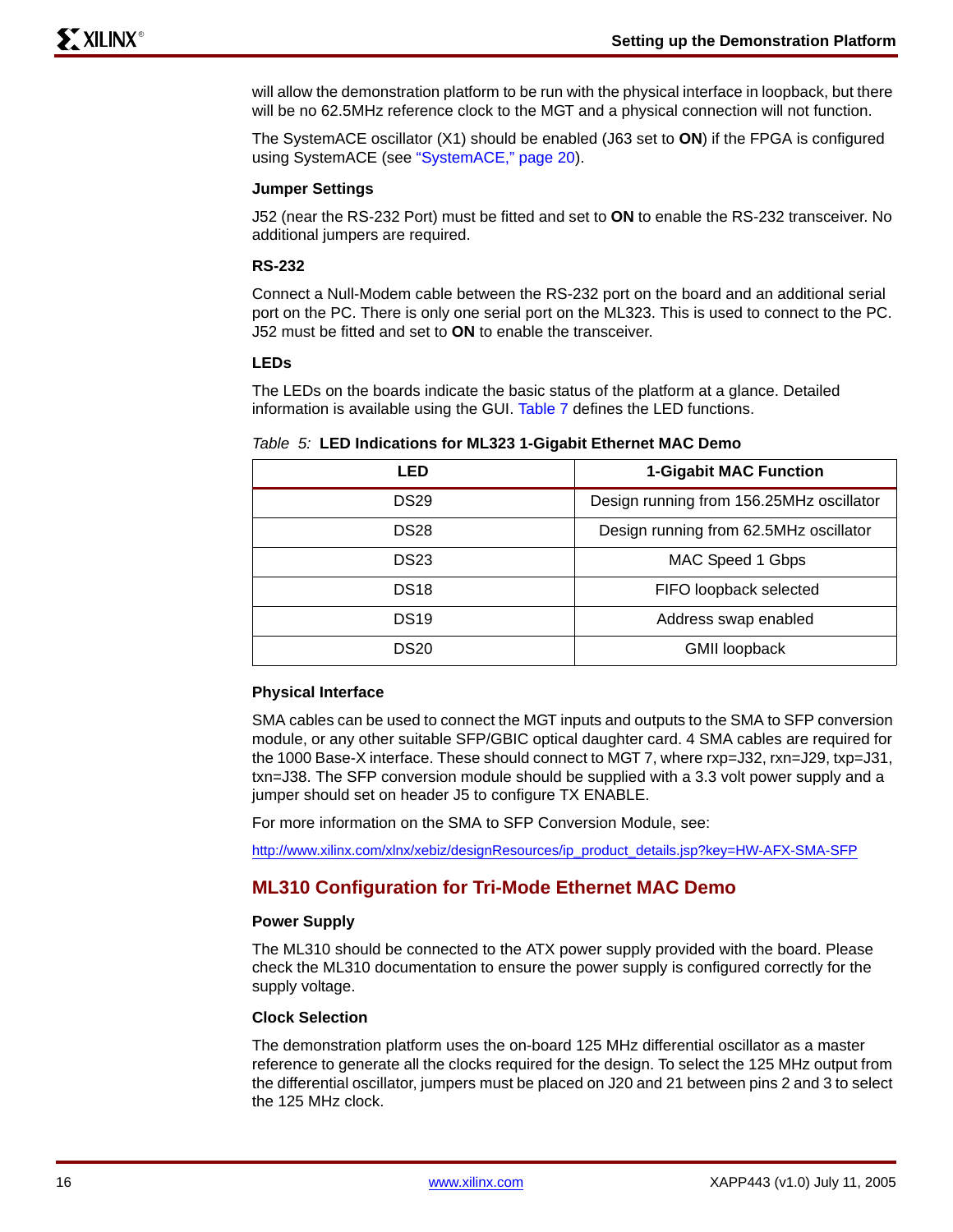### **Jumper Settings**

No other jumpers should be fitted to the board.

### **RS-232**

Connect a Null-Modem cable between the RS-232 port on the board and a spare serial port on the PC. The FPGA UART header is used for the serial link to the PC. The DIL header to D-Type connector cable must be fitted to the board. The cable is supplied with the board. Take care when fitting the cable, as the connector is not keyed and can be fitted in two ways. See the ML310 documentation for details.

### **LEDs**

The LEDs on the boards indicate the basic status of the platform at a glance. Detailed information is available using the GUI. Table 6 defines the LED functions.

| LED              | <b>Tri Mode Function</b> |  |  |
|------------------|--------------------------|--|--|
| DBG0             | MAC speed is 10 Mbps     |  |  |
| DBG1             | MAC speed is 100 Mbps    |  |  |
| DBG <sub>2</sub> | MAC speed is 1 Gbps      |  |  |
| DBG5             | FIFO loopback selected   |  |  |
| DBG6             | Address swap enabled     |  |  |
| DBG7             | <b>GMII loopback</b>     |  |  |

### *Table 6:* **LED Indications for ML310 Tri-Mode Ethernet MAC Demo**

### **Using the PM102**

The PM102 is a copper and fibre optic PHY card for 10/100/1000 operation. The Tri-Mode design uses the copper PHY in 1000/100/10BaseT mode only. Ensure that the Personality Module is connected to the board before configuration of the FPGA. A 1-Gigabit compatible RJ45 patch lead should be connected to the leftmost PHY (P2) on the Personality Module. A crossover cable is required for direct connection to another Gigabit Ethernet device, else a normal cable should be used for connection to a Gigabit Hub. Upon power-up of the board and before FPGA configuration, apply a hardware reset to the PHY by pressing push button SW2 on the Personality Module. If configuring the board from systemace, power-up the board, apply a hardware reset by pressing push button SW2 and then reprogram the board by pressing the systemace reset on the ML310 board, SW1.

### **ML323 Configuration for Tri-Mode Ethernet MAC Demo**

### **Power Supply**

The ML323 should be powered from the 5V jack input. See the ML323 documentation to configure the jumpers for this supply.

### **Clock Selection**

The demonstration platform can be run from one of two possible input clock sources. It is recommended that a plug-in 62.5 MHz single-ended oscillator is used if available. This 62.5 MHz oscillator should be inserted into the socket X5. The oscillator will be detected by the demonstration design.

If a 62.5 MHz external oscillator is not available, the demonstration platform will run from the on-board 156.25 MHz oscillator. Only GCLK3P and GCLK2S (the top oscillator) inputs are used. J68 must be set to **ON** and J74 must be set to **VCCO**. Using the 156.25 MHz oscillator will allow the demonstration platform to be run with the physical interface in loopback, but the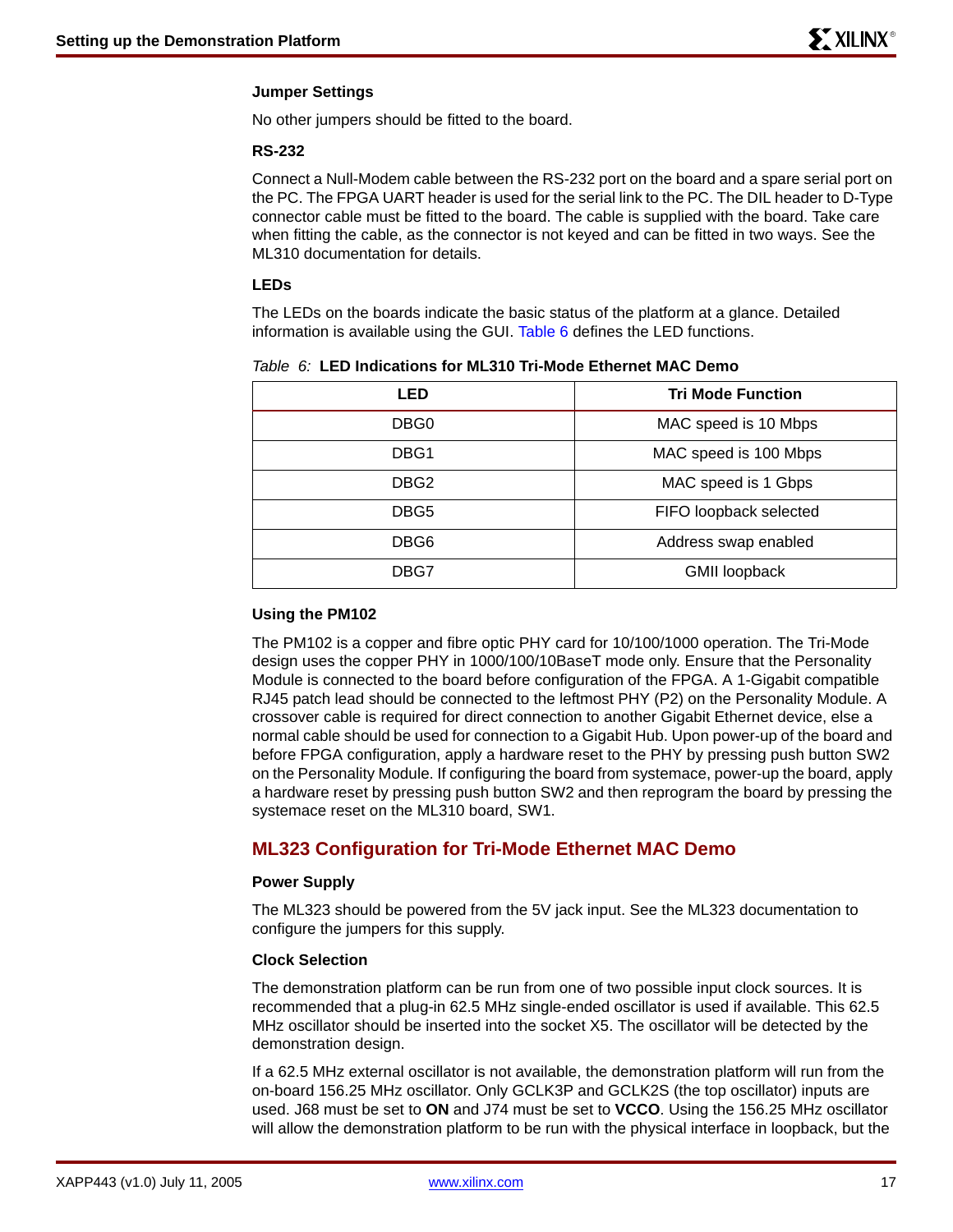125 MHz clock generated from the on-board oscillator is not accurate enough for Base-T operation. If a physical connection is provided, the MAC core will still be able to receive data, as the received clock is provided to the board from the PHY. However, the MAC core will not successfully transmit frames to an external device.

The SystemACE oscillator (X1) should be enabled (J63 set to **ON**) if the FPGA is configured using SystemACE (see ["SystemACE," page 20\)](#page-19-0).

### **Jumper Settings**

J52 (near the RS-232 Port) must be fitted and set to **ON** to enable the RS-232 transceiver. No additional jumpers are required.

### **RS-232**

Connect a Null-Modem cable between the RS-232 port on the board and an additional serial port on the PC. There is only one serial port on the ML323. This is used to connect to the PC. J52 must be fitted and set to **ON** to enable the transceiver.

### **LEDs**

The LEDs on the boards indicate the basic status of the platform at a glance. Detailed information is available using the GUI. [Table 7](#page-17-0) defines the LED functions.

#### <span id="page-17-0"></span>*Table 7:* **LED Indications for ML323 Tri-Mode MAC Demo**

| LED              | <b>Tri-Mode Function</b> |  |  |
|------------------|--------------------------|--|--|
| <b>DS29</b>      | MAC Speed 10 Mbps        |  |  |
| DS <sub>28</sub> | MAC Speed 100 Mbps       |  |  |
| <b>DS23</b>      | MAC Speed 1 Gbps         |  |  |
| DS <sub>18</sub> | FIFO loopback selected   |  |  |
| DS <sub>19</sub> | Address swap enabled     |  |  |
| <b>DS20</b>      | <b>GMII loopback</b>     |  |  |

### **Using the PHY Daughter Card**

A PHY daughter card is available (HW-AFX-BERG-EPHY) for the ML323 board. The card contains a Marvell Tri-speed PHY. The leftmost PHY is the active device for the demonstration, that is, the PHY on the same side as the jumpers described below. The PHY should be configured to operate with an RGMII interface by setting jumper connections on the card as follows:

 $J5 = 1 - 2, 3 - 4, 7 - 8$  $J6 = 3-4, 7-8$  $J7 = 7-8$  $J10 = 1-2$ 

This configures the device for RGMII operation as discussed in the PHY daughter card data sheet. For more information, see:

- [http://www.xilinx.com/products/boards/ug\\_phy\\_daughter\\_card.pdf](http://www.xilinx.com/products/boards/ug_phy_daughter_card.pdf)
- [http://www.xilinx.com/xlnx/xebiz/designResources/ip\\_product\\_details.jsp?key=HW-AFX-](http://www.xilinx.com/xlnx/xebiz/designResources/ip_product_details.jsp?key=HW-AFX-BERG-EPHY)BERG-EPHY.

A 1-Gigabit compatible RJ45 patch lead should be connected to the leftmost PHY on the Daughter Card. A crossover cable is required for direct connection to another Gigabit Ethernet device, else a normal cable should be used for connection to a Gigabit Hub.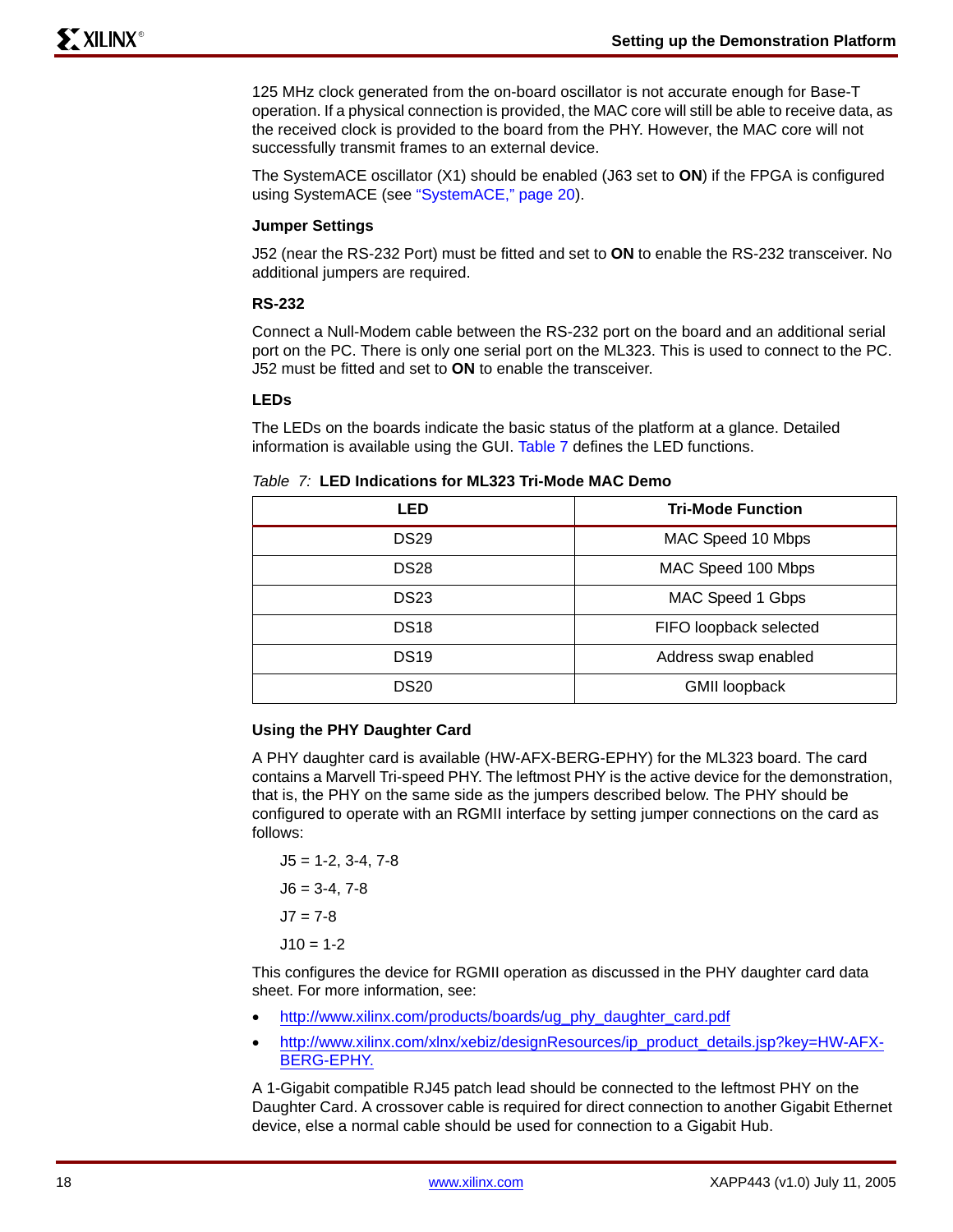## **ML401 & ML403 Configuration for Tri-Mode Ethernet MAC Demo**

### **Power Supply**

The ML401/403 should be powered from the 5V jack input.

#### **Clock Selection**

The demonstration platform uses the on-board 100 MHz oscillator, X1 SYSCLK, as a master reference to generate all the clocks required for the design.

### **Jumper Settings**

No jumpers are required on the board.

### **RS-232**

Connect a Null-Modem cable between the RS-232 port on the board, labelled UART Host, and an additional serial port on the PC. This is used to connect to the PC.

### **LEDs**

The LEDs on the boards indicate the basic status of the platform at a glance. Detailed information is available using the GUI. [Table 8](#page-18-0) defines the LED functions.

#### <span id="page-18-0"></span>*Table 8:* **LED Indications for ML401 & ML403 Tri-Mode Demo**

| LED              | <b>Tri-Mode Function</b> |  |
|------------------|--------------------------|--|
| GPIO LED 0       | MAC Speed 10 Mbps        |  |
| GPIO LED 1       | MAC Speed 100 Mbps       |  |
| GPIO LED 2       | MAC Speed 1 Gbps         |  |
| <b>LED East</b>  | FIFO loopback selected   |  |
| <b>LED South</b> | Address swap enabled     |  |
| <b>LED West</b>  | <b>GMII loopback</b>     |  |

#### **On-board Tri-Speed PHY**

The ML401 and ML403 boards have a Marvell Tri-speed PHY built onto the boards. This is connected to the MAC in the demonstration platform. A 1-Gigabit compatible RJ45 patch lead should be connected to the PHY. A crossover cable is required for direct connection to another Gigabit Ethernet device, else a normal cable should be used for connection to a Gigabit Hub.

### **ML403 Configuration for the Embedded Tri-Mode Ethernet MAC Demo**

#### **Power Supply**

The ML403 should be powered from the 5V jack input.

#### **Clock Selection**

The demonstration platform uses the on-board 100 MHz oscillator, X1 SYSCLK, as a master reference to generate all the clocks required for the design.

#### **Jumper Settings**

No jumpers are required on the board.

### **RS-232**

Connect a Null-Modem cable between the RS-232 port on the board, labelled UART Host, and an additional serial port on the PC. This is used to connect to the PC.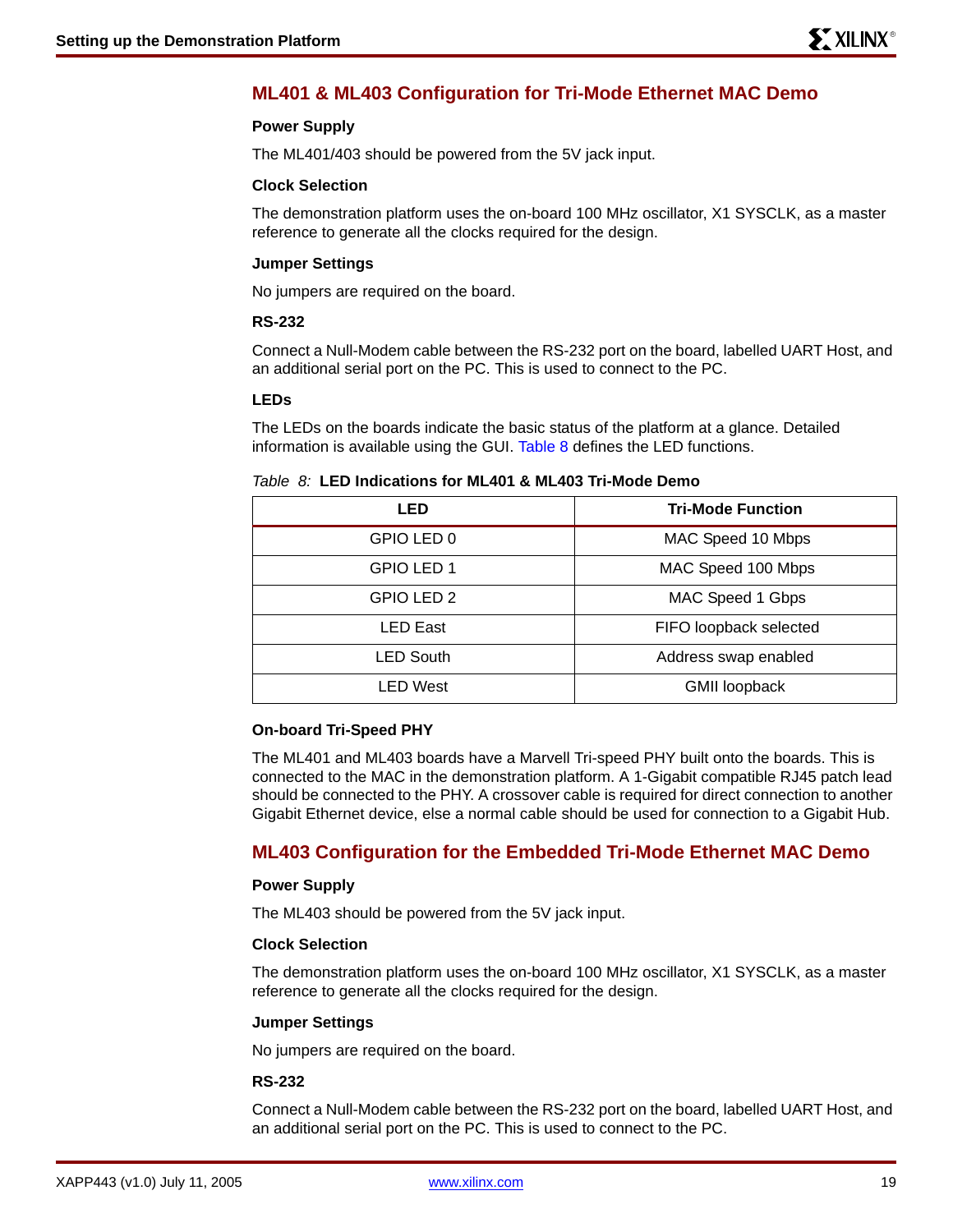### **LEDs**

The LEDs on the boards indicate the basic status of the platform at a glance. Detailed information is available using the GUI. [Table 9](#page-19-1) defines the LED functions.

<span id="page-19-1"></span>

|  | <i>Table 9:</i> LED Indications for ML403 Embedded Tri-Mode Demo |  |  |
|--|------------------------------------------------------------------|--|--|
|--|------------------------------------------------------------------|--|--|

| LED              | <b>Tri-Mode Function</b> |
|------------------|--------------------------|
| GPIO LED 0       | MAC Speed 10 Mbps        |
| GPIO LED 1       | MAC Speed 100 Mbps       |
| GPIO LED 2       | MAC Speed 1 Gbps         |
| <b>LED East</b>  | FIFO loopback selected   |
| <b>LED South</b> | Address swap enabled     |
| <b>LED West</b>  | <b>GMII loopback</b>     |

#### **On-board Tri-Speed PHY**

The ML403 board has a Marvell Tri-speed PHY built onto the boards. This is connected to the MAC in the demonstration platform. A 1-Gigabit compatible RJ45 patch lead should be connected to the PHY. A crossover cable is required for direct connection to another Gigabit Ethernet device, else a normal cable should be used for connection to a Gigabit Hub.

### **FPGA Configuration**

The FPGA must be configured with one of the bitfiles included with the Application Note source files. The following bitfiles can be found in the implement folder.

| xgm_hdp_top_ML310.bit    | : 10-Gigabit design for ML310 board                         |
|--------------------------|-------------------------------------------------------------|
| xgm hdp top ML323 20.bit | : 10-Gigabit design for ML323 fitted with xc2vp20 FPGA      |
| xgm_hdp_top_ML323_50.bit | : 10-Gigabit design for ML323 fitted with xc2vp50 FPGA      |
| gig hdp top ML310.bit    | : 1-Gigabit design for ML310 board                          |
| gig hdp top ML323 20.bit | : 1-Gigabit design for ML323 board fitted with xc2vp20 FPGA |
| gig hdp top ML323 50.bit | : 1-Gigabit design for ML323 board fitted with xc2vp50 FPGA |
| tri_hdp_top_ML310.bit    | : Tri-Mode design for ML310 board                           |
| tri hdp top ML323 20.bit | : Tri-Mode design for ML323 fitted with xc2vp20 FPGA        |
| tri hdp top ML323 50.bit | : Tri-Mode design for ML323 fitted with xc2vp50 FPGA        |
| tri_hdp_top_ML401.bit    | : Tri-Mode design for ML401 board                           |
| tri hdp top ML403.bit    | : Tri-Mode design for ML403 board                           |
| emac_hdp_top ML403.bit   | : Embedded Tri-Mode design for ML403 board                  |

The FPGA can be configured using the SystemACE or JTAG.

#### <span id="page-19-0"></span>**SystemACE**

SystemAce files for each of the bitfiles listed above are included in the implement folder. Select the correct folder for the design using the same naming convention as above (for example, implement/systemace\_tri\_ML310 contains the Tri-Mode design for the ML310). Copy the contents of this folder onto a compact flash card and insert the card into the CF card slot. The SystemACE address DIP switches should be set to "000". The device will be configured from the SystemACE file on power-up.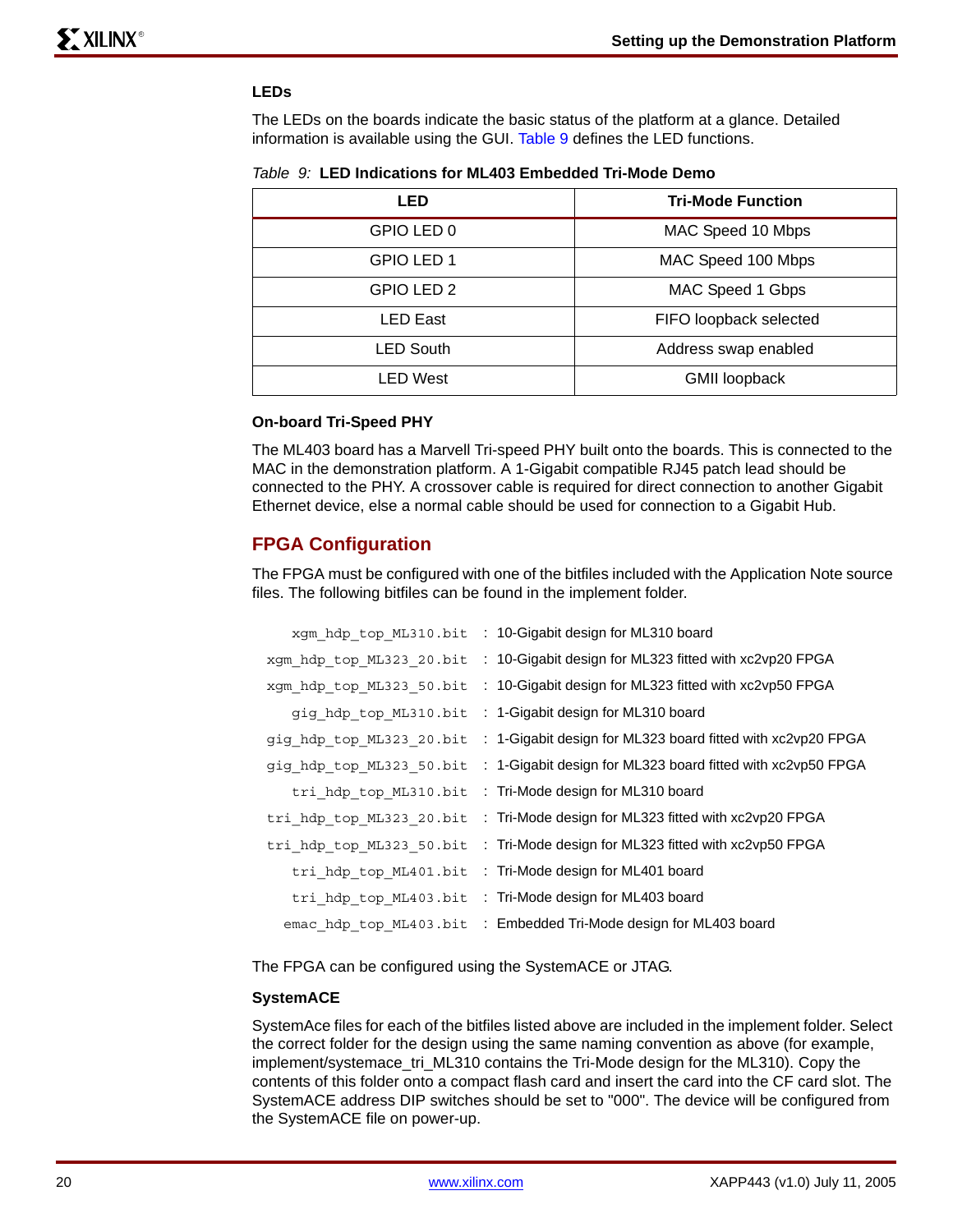### **JTAG**

After connecting the appropriate cable to the JTAG header (see board documentation), the appropriate bitfile from the list above should be loaded onto the FPGA using Impact or Chipscope. These bitfiles can be found in the implement folder.

## **Graphical User Interface**

The GUI application allows the user to control the Ethernet MAC core in the demonstration and the other components within the design. The GUI has three screens: the Serial Port Selection screen, displayed on startup; the Main screen, displayed after the Serial Port Selection screen; and the MAC Statistics Screen, which can be displayed alongside the main screen.

### **Installation**

Extract the project files from the Application Note zip file into a new directory on the PC (for example,  $c:\text{mac}$  hdp).

**Note:** Do not download the demonstration platform to a directory path containing spaces. This will cause errors when running the GUI.

After loading the hardware design onto the FPGA, run the GUI by navigating to the directory c:\mac\_hdp\code\pc\rtf\ (if you saved the zip file contents to c:\mac\_hdp) and double clicking on mac\_hdp.exe.

### **Serial (COM) Port Selection**

| 7 Xilinx Hardware Demonstration Platform X |
|--------------------------------------------|
| Connect to Board through Serial Port :     |
| com1                                       |
|                                            |
|                                            |
|                                            |
|                                            |
| Cancel                                     |

*Figure 6:* **Serial (COM) Port Selection Screen**

<span id="page-20-0"></span>[Figure 6](#page-20-0) displays the Serial Port selection dialog box, the first screen displayed when the GUI is run. This option lets the user select the COM port used to communicate with the board. Select the correct COM port, click OK and wait for the link to be established with the board. After the connection, the main GUI screen is displayed.

If a link is established with the board, the board type and the MAC type are displayed at the bottom of the screen.

If a connection to the board cannot be established, an error message appears at the bottom of the main screen. Check that the board is switched on, the FPGA is configured with the correct bitfile, the serial cable is connected and is the correct type, and then restart the GUI.

If a link is established with the board then the board type and the MAC type are displayed at the bottom of the main GUI screen.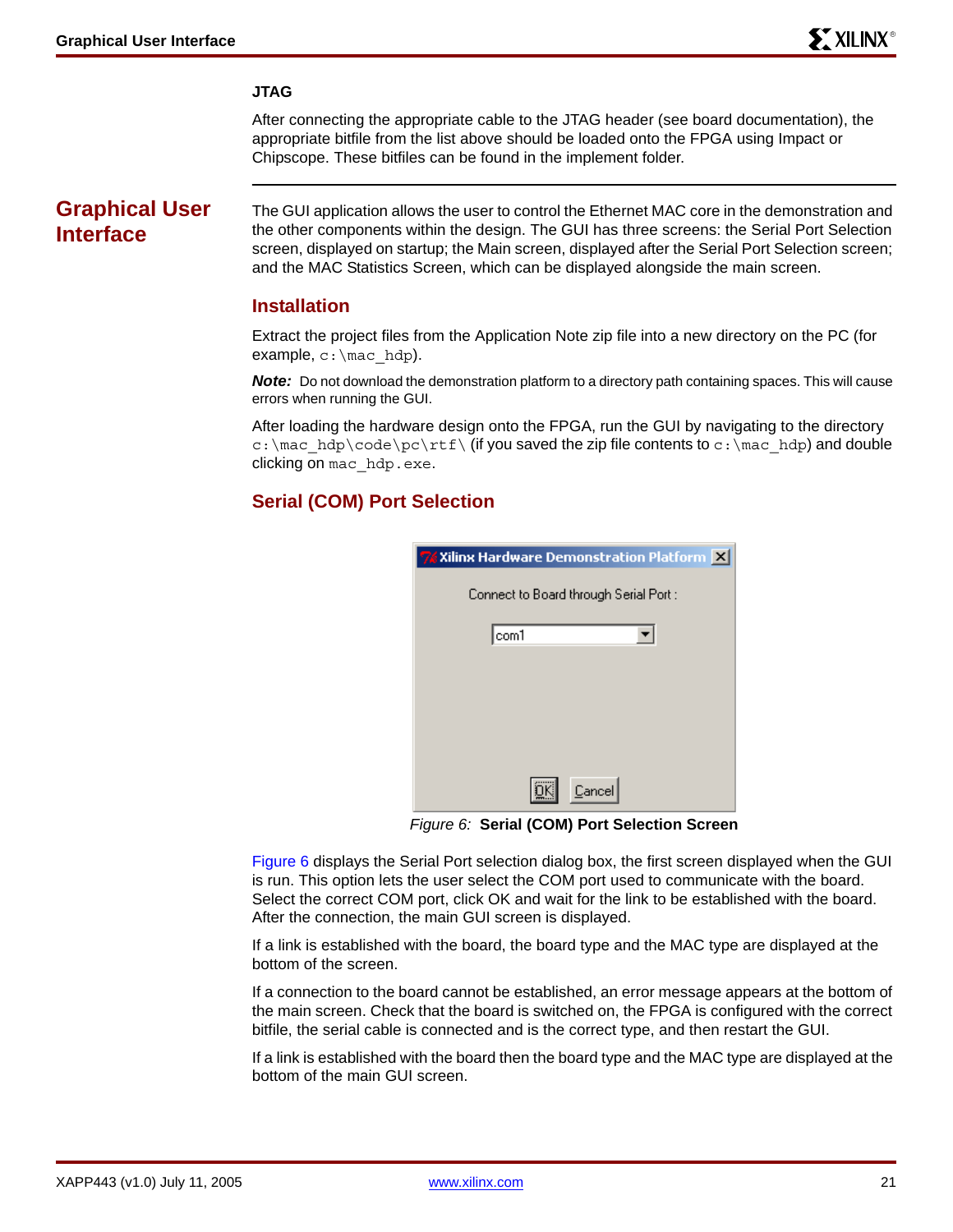### **Main Screen**

Figure 7 displays the primary GUI screen, which consists of four sections:

### **Main Menu Bar (Top of Main Screen)**

A standard Windows menu.

### **Control Pane (Leftmost Pane)**

The Control Pane provides several tabs that allow the user to control different parts of the design. The XGMAC and TEMAC cores have different configuration settings, reflected by different tabs on the Control pane.

Tabs common to all platforms:

- Welcome
- MAC Configuration
- Platform Configuration
- Read Rx FIFO
- Frame Editor

Tabs available for the TEMAC and EMAC demo only: Address Filtering

Tabs available for the XGMAC and GEMAC demo only: PHY Control

#### **Help Pane (Rightmost Pane)**

Displays context-sensitive help.

#### **Message Pane (Bottom Pane)**

Displays debug and status messages.

| Welcome   MAC Config   PHY Control   Platform Config   Read Rx FIFO   Frame Editor                                                                                                                                                  |                                                                                                                                                                                                                                         |
|-------------------------------------------------------------------------------------------------------------------------------------------------------------------------------------------------------------------------------------|-----------------------------------------------------------------------------------------------------------------------------------------------------------------------------------------------------------------------------------------|
| Demo Selection<br>Welcome to the Ethernet Hardware Demonstration Platform, developed by CNI Scotland.<br>Select and run a pre-configured demo from the list below, or move to other tabs to manually<br>configure the Demo Platform | <b>Xilinx Ethernet Cores</b><br>Logic RE<br><b>Hardware Demonstration Platform</b>                                                                                                                                                      |
| Pre-Configured Demos:                                                                                                                                                                                                               | Welcome to the Ethernet Hardware Demonstration Platform, developed by CNI<br>Scotland.                                                                                                                                                  |
| Transmit 100 Frames                                                                                                                                                                                                                 | Select the tabs from the pane opposite to configure the different parts of the Demonstration Platform<br>hardware.                                                                                                                      |
|                                                                                                                                                                                                                                     | or<br>To get started quickly, higlight a demo in the opposite pane and hit 'Run Demo'. This will configure the<br>platform and send frames to demonstrate features of the MAC.                                                          |
|                                                                                                                                                                                                                                     | <b>Demo Descriptions</b><br>Transmit 100 frames: 100 frames with different lengths are transmitted through the MAC. The platform<br>is configured for PHY loopback operation, so that frames are received through the MAC receiver. The |
| Run Demo                                                                                                                                                                                                                            | frames are read back from the receive FIFO and displayed.<br>More Information                                                                                                                                                           |
|                                                                                                                                                                                                                                     | Application Note<br>· IP Center on www.xilinx.com                                                                                                                                                                                       |
|                                                                                                                                                                                                                                     | Copyright (c) 2005, Xilinx Inc. All rights reserved.                                                                                                                                                                                    |
|                                                                                                                                                                                                                                     |                                                                                                                                                                                                                                         |
| ML310 Detected<br>10-Gigabit Ethernet MAC Detected                                                                                                                                                                                  |                                                                                                                                                                                                                                         |

*Figure 7:* **Main GUI Window**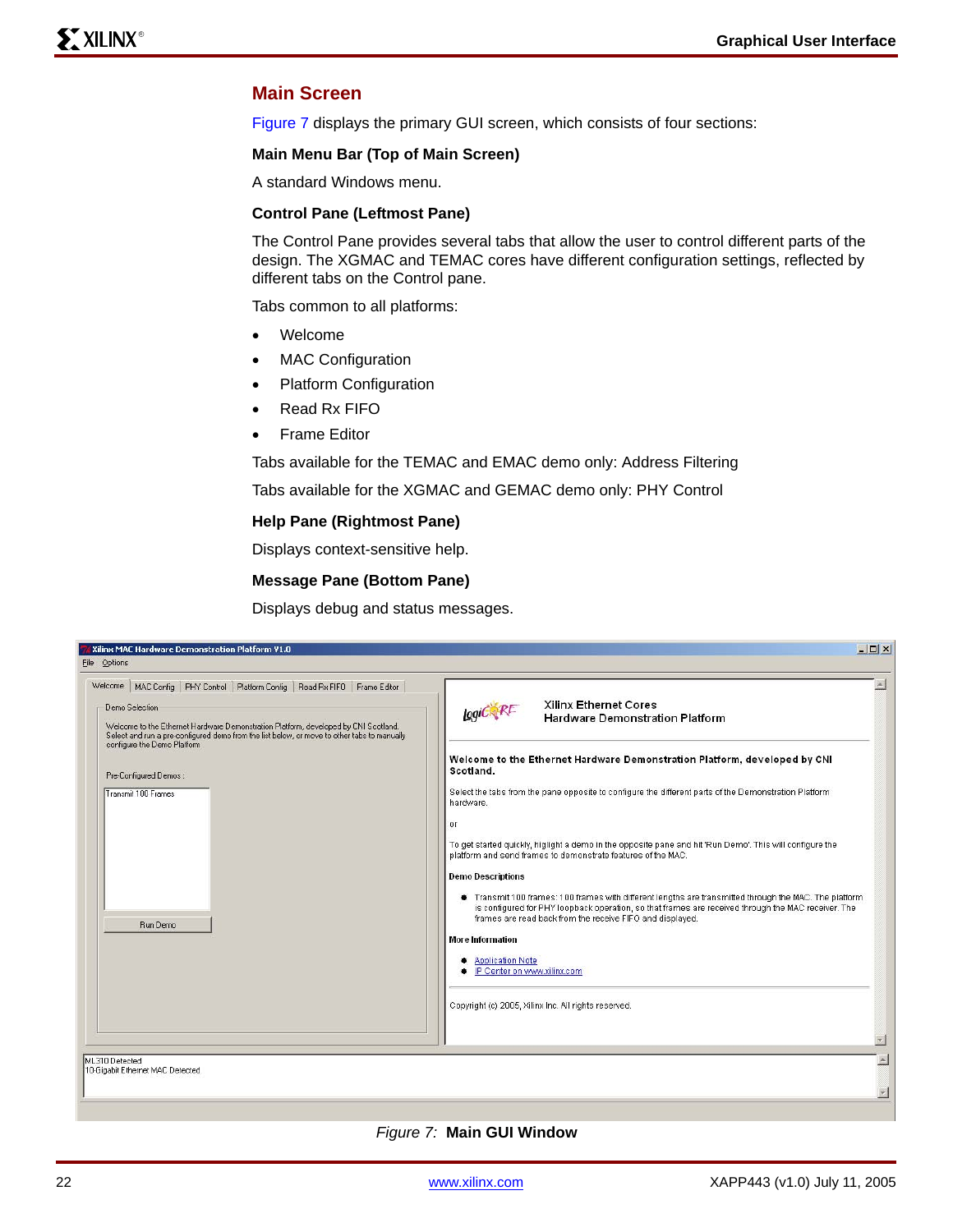### **Welcome Tab**

Figure 8 displays the Welcome tab, the first tab displayed when the application starts (after the COM port is selected). This tab can be used to run pre-configured demos. (Available preconfigured demos are determined by the hardware demo connected.)

To run a demo, select it from the list and click **Run Demo**. After the demo is complete a message appears in the message pane.

| Xilinx MAC Hardware Demonstration Platform V1.0                                                                                                                                                                                                                                                                                                                                                                                                |
|------------------------------------------------------------------------------------------------------------------------------------------------------------------------------------------------------------------------------------------------------------------------------------------------------------------------------------------------------------------------------------------------------------------------------------------------|
| Options<br>File                                                                                                                                                                                                                                                                                                                                                                                                                                |
| Welcome<br>MAC Config<br>Read Bx FIFO<br><b>Frame Editor</b><br><b>Address Filter</b><br>Platform Config<br>Demo Selection<br>Welcome to the Ethernet Hardware Demonstration Platform, developed by CNI Scotland.<br>Select and run a pre-configured demo from the list below, or move to other tabs to manually<br>configure the Demo Platform<br>Pre-Configured Demos:<br>Transmit 100 Frames<br>Address Filter Demo<br>Speed Switching Demo |
| <b>Run Demo</b>                                                                                                                                                                                                                                                                                                                                                                                                                                |
|                                                                                                                                                                                                                                                                                                                                                                                                                                                |

*Figure 8:* **Welcome Tab for TEMAC Demo**

Demos available for the TEMAC platform:

- **-** Transmit 100 Frames
- **-** Speed Switching Demo
- **-** Address Filter Demo

Demos available for the EMAC platform:

- **-** Transmit 100 Frames
- **-** Address Filter Demo

Demo available for the XGMAC and GEMAC platform:

**-** Transmit 100 Frames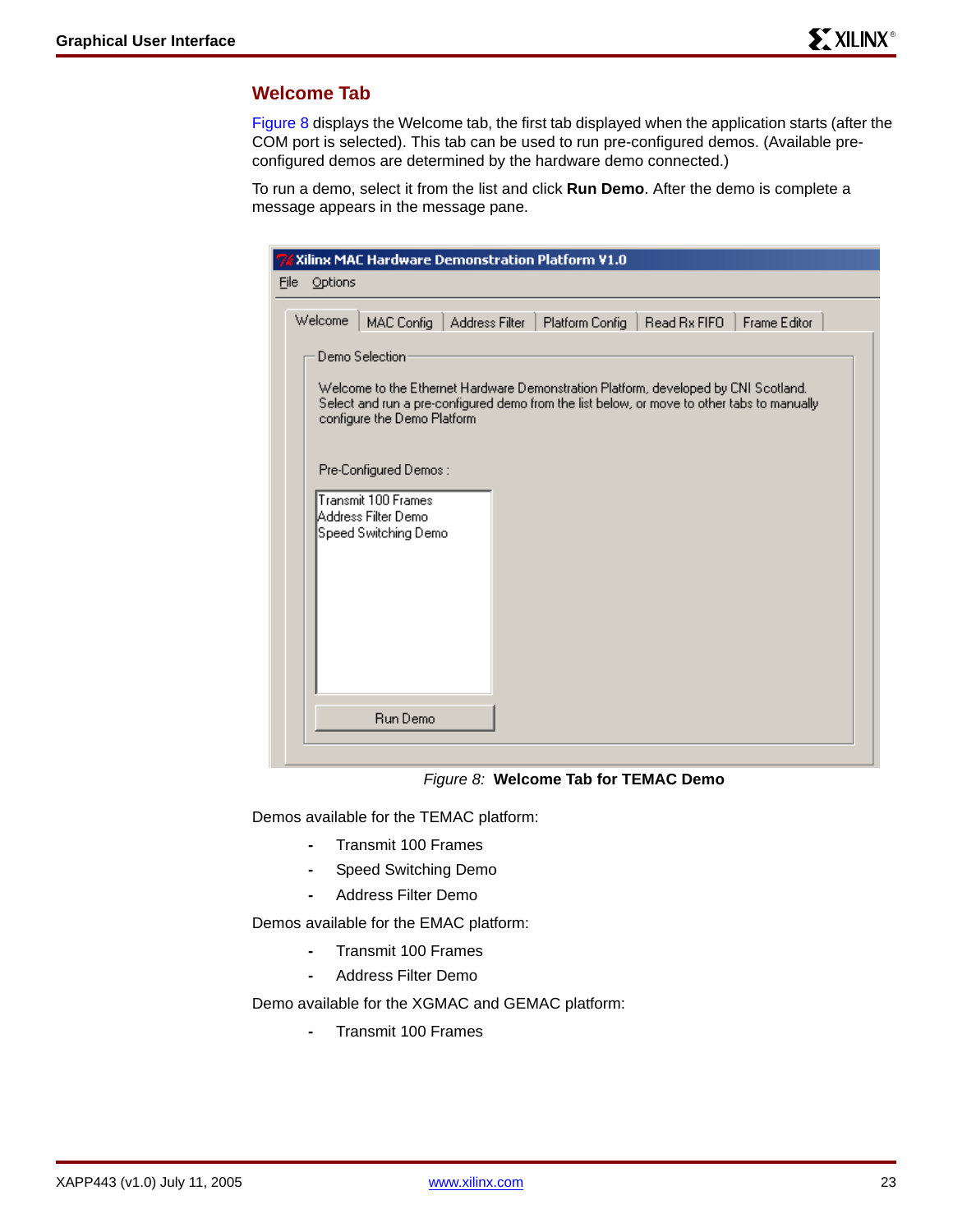### **MAC Configuration Tab**

| Xilinx MAC Hardware Demonstration Platform V1.0       |                                                        |  |  |  |
|-------------------------------------------------------|--------------------------------------------------------|--|--|--|
| Eile<br>Options                                       |                                                        |  |  |  |
| <b>MAC Config</b><br><b>Address Filter</b><br>Welcome | Platform Config<br>Read Rx FIFO<br><b>Frame Editor</b> |  |  |  |
| TX Configuration:                                     | RX Configuration                                       |  |  |  |
| <b>VLAN Enable</b>                                    | <b>VLAN Enable</b>                                     |  |  |  |
| <b>Transmitter Enable</b><br>⊽                        | <b>Receiver Enable</b><br>M                            |  |  |  |
| FCS Passing                                           | FCS Passing                                            |  |  |  |
| Jumbo Frame Enable                                    | Jumbo Frame Enable                                     |  |  |  |
| Half Duplex Enable (Read-only)                        | Half Duplex Enable (Read-only)                         |  |  |  |
|                                                       | Length Error Check Disable                             |  |  |  |
| Enable IFG Adjustment                                 |                                                        |  |  |  |
| 12월 Inter-frame Gap Length                            | 00-00-00-00-00-00<br><b>MAC Pause Address</b>          |  |  |  |
|                                                       |                                                        |  |  |  |
| <b>Reset Transmitter</b>                              | <b>Reset Receiver</b>                                  |  |  |  |
| Management Config (Read Only):                        | Speed Configuration:                                   |  |  |  |
| $\nabla$ MDIO Enable                                  | C Auto Select Speed/Duplex                             |  |  |  |
| OF MDIO Clock Divide                                  | $16b$ /s<br>G                                          |  |  |  |
|                                                       | 100Mb/s                                                |  |  |  |
|                                                       | $10$ M $b/s$                                           |  |  |  |
| Flow Control Configuration                            | C Full Duplex                                          |  |  |  |
| $\nabla$ TX Flow Control                              | <b>Half Duplex</b><br>о                                |  |  |  |
| <b>▽</b> RX Flow Control                              |                                                        |  |  |  |
|                                                       | Restart Auto-Negotiation                               |  |  |  |

*Figure 9:* **MAC Configuration Tab for TEMAC Demo**

<span id="page-23-0"></span>[Figure 9](#page-23-0) shows the MAC Configuration tab for the TEMAC demo. The MAC Configuration tab provides the user access to the configurable features of the MAC cores. When the FPGA is configured, this screen displays the default configuration for the MAC core.

The transmitter and receiver configurations can be modified by the user to observe different configuration behaviors. The MAC configuration for transmitter and receiver can be reset to the default values by using the **Reset Transmitter** and **Reset Receiver** buttons.

The management configuration for the MDIO interface cannot be modified from the GUI, as these settings are configured correctly to allow the hardware to control the PHY or MGT. The management configuration is set by the embedded processor software, which writes to the management configuration of the MAC on startup.

Flow Control configuration can be set by the user, allowing observation of the flow control functionality.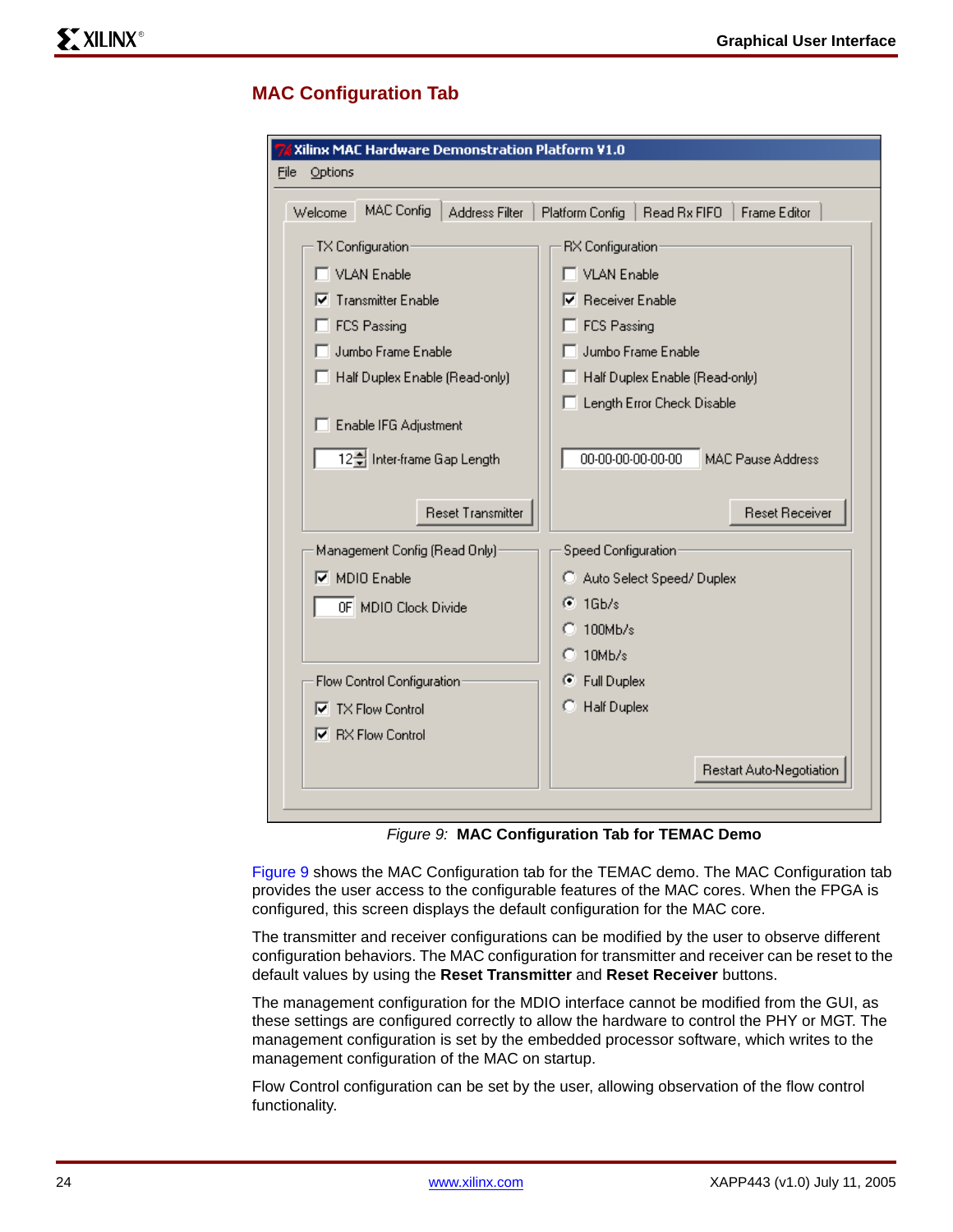### **Speed Configuration: Tri-Mode Ethernet MAC Demo Only**

The speed configuration for the TEMAC demonstration does not give direct access to the speed registers in the MAC core; the user selects different speeds for operation.

The method used to configure speed is dependent on whether a 1000/100/10BaseT PHY is being used.

#### *Loopback Mode*

When the GMII interface is set into loopback mode (see ["Platform Configuration Tab," page 29\)](#page-28-0), or no PHY is connected to the demonstration, do the following to configure speed.

- 1. Select either **Auto Select Speed/Duplex** to use the MAC core at the fastest speed, or select a specific speed and duplex combination.
- 2. Click **Restart Auto-Negotiation**. The GUI speed/duplex options will be deasserted until the MAC has been configured for the new speed.

As no PHY is in use, only the speed configuration registers in the MAC core are changed. Once the MAC is configured for the new speed, the GUI speed/duplex options will be reasserted to show the operating speed/duplex.

**Note:** As the physical side is being looped back, only full-duplex operation can be used. Any attempt to set the mode to half-duplex will fail.

#### *External Device Mode*

When an external PHY is being used and the physical interface is selected to use the external device, follow the steps below to configure speed:

- 1. Select either **Auto Select Speed/Duplex** to use the MAC core at the fastest speed, or select a specific speed and duplex combination.
- 2. Click **Restart Auto-Negotiation**. The GUI speed/duplex options will be deasserted until the MAC has been configured for the new speed.

The command forces the PHY to advertise all speed/duplex combinations, in the case of using **Auto-Select**; or to advertise only the requested speed/duplex combination. The PHY is then set to restart **Auto-Negotiation** with the external device.

After **Auto-Negotiation** is complete, the demonstration platform reads the PHY registers to determine the link speed/duplex and then appropriately configures the MAC core. The GUI speed/duplex options will be reasserted to show the operating speed/duplex.

If an error occurs in **Auto-Negotiation**, it will be reported in the message pane.

**Note:** If the link to the external device goes down at any time, the GUI speed/duplex options disappear from the speed configuration and return when the link is re-established.

### **Speed Configuration: Embedded Tri-Mode Ethernet MAC Demo Only**

The speed configuration for the EMAC demonstration does not give direct access to the speed registers in the MAC core; the user selects different speeds for operation.

The method used to configure speed is dependent on whether a 1000/100/10BaseT PHY is being used.

#### *Loopback Mode*

When the GMII interface is set into loopback mode (see ["Platform Configuration Tab," page 29\)](#page-28-0), or no PHY is connected to the demonstration, the MAC will always operate in 1 Gpbs Full-Duplex mode. This is necessary as the PHY determines the mii\_tx\_clk input speed from the external line speed.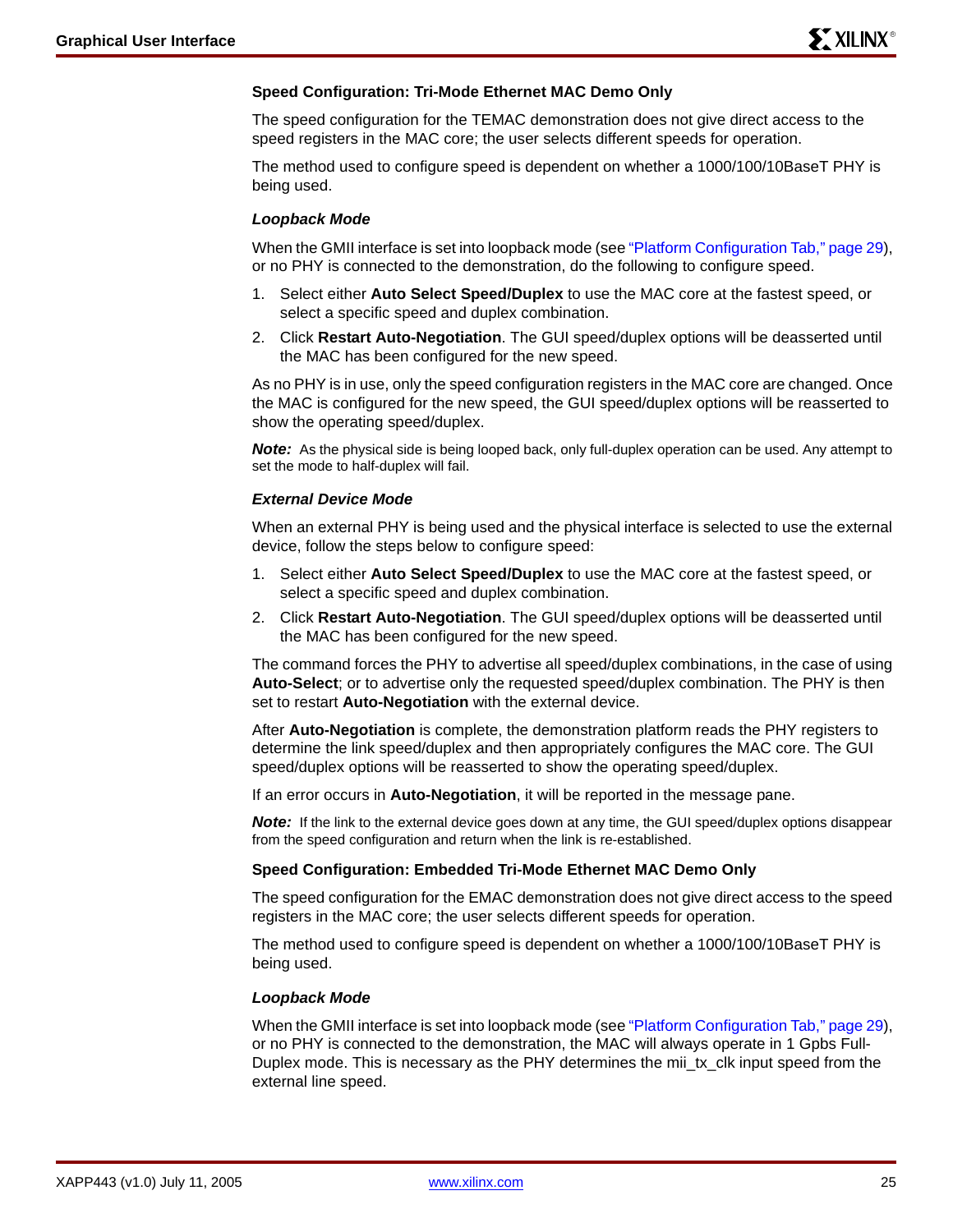### *External Device Mode*

When an external PHY is being used and the physical interface is selected to use the external device, do the following to configure speed:

- 1. Select either **Auto Select Speed/Duplex** to use the MAC core at the fastest speed, or select a specific speed and duplex combination.
- 2. Click **Restart Auto-Negotiation**. The GUI speed/duplex options will be deasserted until the MAC has been configured for the new speed.

The command forces the PHY to advertise all speed/duplex combinations, in the case of using **Auto-Select**; or to advertise only the requested speed/duplex combination. The PHY is then set to restart **Auto-Negotiation** with the external device.

After **Auto-Negotiation** is complete, the demonstration platform reads the PHY registers to determine the link speed/duplex and then appropriately configures the MAC core. The GUI speed/duplex options will be reasserted to show the operating speed/duplex.

If an error occurs in **Auto-Negotiation**, it will be reported in the message pane.

*Note:* If the link to the external device goes down at any time, the GUI speed/duplex options disappear from the speed configuration and return when the link is re-established.

### **Address Filter Tab (TEMAC Demo and EMAC Demo Only)**

|                       | 7% Xilinx MAC Hardware Demonstration Platform V1.0                       |
|-----------------------|--------------------------------------------------------------------------|
| Options<br>File       |                                                                          |
| Welcome<br>MAC Config | Address Filter<br>Read Rx FIFO<br><b>Frame Editor</b><br>Platform Config |
| Address Filter        |                                                                          |
| Address Filter Enable |                                                                          |
| 00-00-00-00-00-00     | <b>Unicast Address</b>                                                   |
| 00-00-00-00-00-00     | Address Table 0                                                          |
| 00-00-00-00-00-00     | Address Table 1                                                          |
| 00-00-00-00-00-00     | Address Table 2                                                          |
| 00-00-00-00-00-00     | Address Table 3                                                          |
|                       |                                                                          |
|                       |                                                                          |

*Figure 10:* **Address Filter Tab**

<span id="page-25-0"></span>[Figure 10](#page-25-0) displays the Address Filter tab, used to control address filtering on the receiver of the TEMAC or EMAC core. From this tab, address filtering can be enabled or disabled and addresses can be written into the table in Hex.

If an external device is connected to the demonstration platform, to receive frames from the device the address filter must be configured with the MAC address of that device, or address filtering should be disabled.

If loopback is selected, the address filter should be configured with the address set in the frame editor, the destination address used by the pattern generator (11-22-33-44-55-66) or disabled.

The statistics counters only count frames received with valid addresses, however, the counter **Bytes Received** increments for all frames, with or without valid addresses.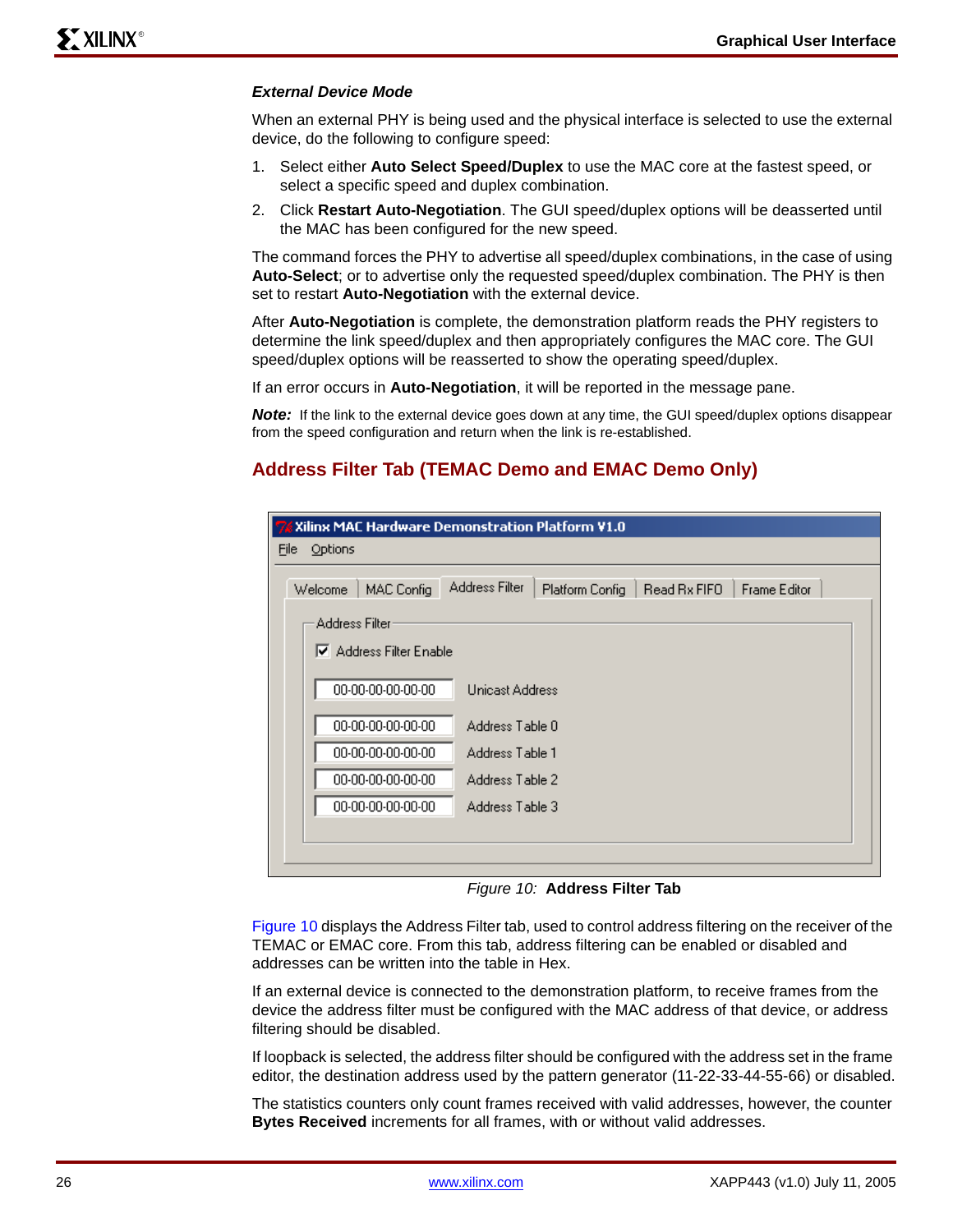| Xilinx MAC Hardware Demonstration Platform V1.0 |             |                                |                     |
|-------------------------------------------------|-------------|--------------------------------|---------------------|
| Eile<br>Options                                 |             |                                |                     |
| MAC Config<br>Welcome                           | PHY Control | Platform Config   Read Rx FIFO | <b>Frame Editor</b> |
| $\nabla$ Loopback                               |             |                                |                     |
| C Lane O Sync                                   |             |                                |                     |
| C Lane 1 Sync                                   |             |                                |                     |
| C Lane 2 Sync                                   |             |                                |                     |
| C Lane 3 Sync                                   |             |                                |                     |
| C Lanes Aligned                                 |             |                                |                     |
| $C$ Rx Fault                                    |             |                                |                     |
| $\cap$ Tx Fault                                 |             |                                |                     |
|                                                 |             |                                |                     |
|                                                 |             |                                |                     |

## **PHY Control Tab (10-Gigabit Ethernet MAC Demo)**

*Figure 11:* **PHY Control Tab for XGMAC Demo**

<span id="page-26-0"></span>[Figure 11](#page-26-0) displays the PHY control tab, which is only available if the XGMAC core is detected. This tab displays the information gathered by the MAC core about the PHY (XAUI) using the MDIO. The only item that can be configured is loopback which sets the XAUI loopback register so the demo can be used without a PHY card. The other fields give status information about the four XAUI lanes. All lanes should be synchronized and the lanes should be aligned. If there is no PHY card connected to the board (or no SMA XAUI device connected to the ML323), the lanes will not synchronize and align until loopback is enabled. A Rx Fault condition will be indicated if the lanes do not align.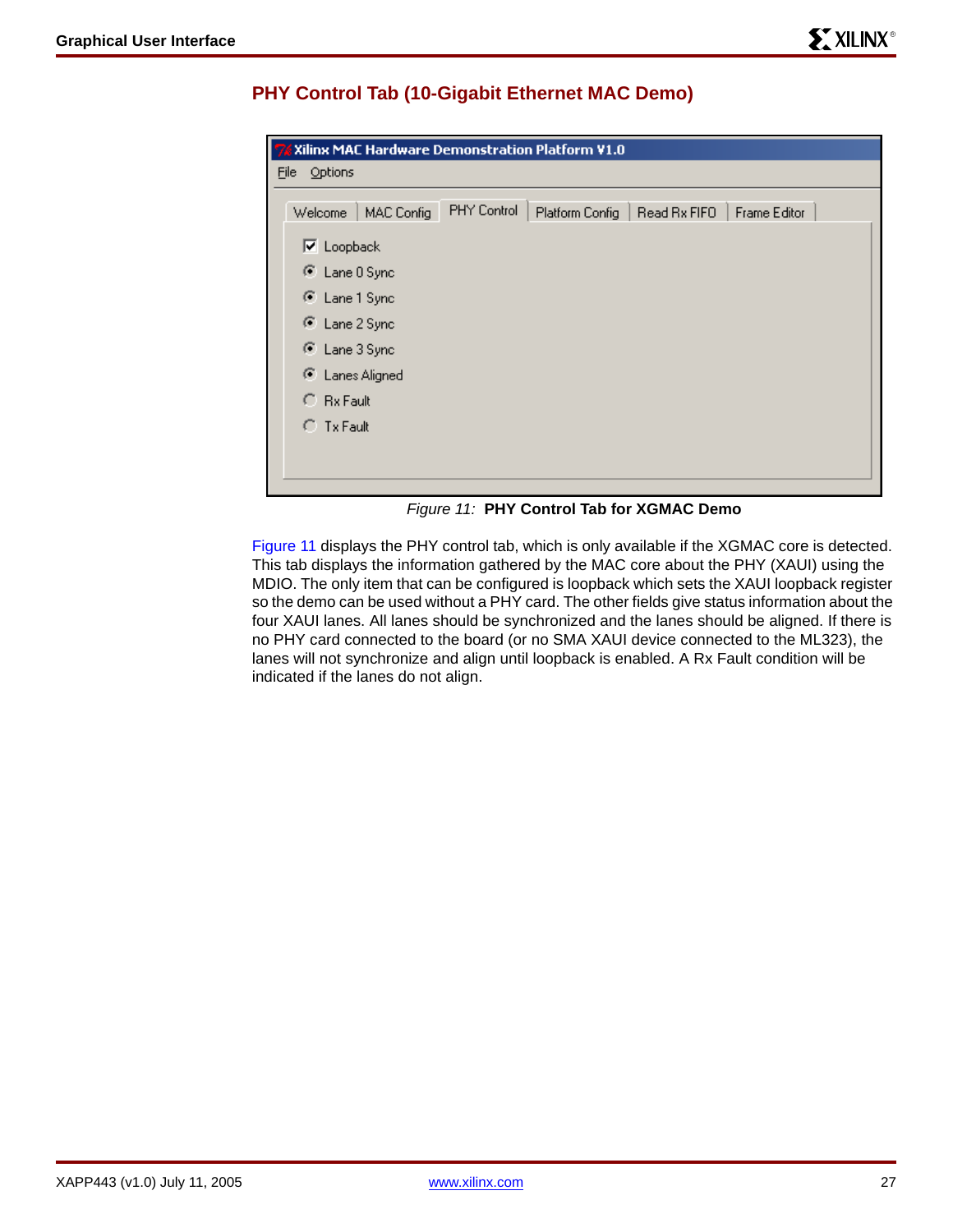# **PHY Control Tab (1-Gigabit Ethernet MAC Demo)**

| 76 Xilinx MAC Hardware Demonstration Platform V1.0 |      |               |                 |              |              |  |
|----------------------------------------------------|------|---------------|-----------------|--------------|--------------|--|
| File<br><b>Options</b>                             |      |               |                 |              |              |  |
| <b>MAC Config</b><br>Welcome                       |      | PHY Control   | Platform Config | Read Rx FIFO | Frame Editor |  |
| 1000 Base-X PCS PMA Control Registers:             |      |               |                 |              |              |  |
| Register 0:                                        | 1140 | Register 8:   | 0000            |              |              |  |
| Register 1 :                                       | 01C8 | Register 9 :  | 0000            |              |              |  |
| Register 2 :                                       | 0000 | Register 10:  | 0000            |              |              |  |
| Register 3 :                                       | 0000 | Register 11 : | 0000            |              |              |  |
| Register 4 :                                       | 01A0 | Register 12 : | 0000            |              |              |  |
| Register 5 :                                       | 0000 | Register 13:  | 0000            |              |              |  |
| Register 6 :                                       | 0004 | Register 14 : | 0000            |              |              |  |
| Register 7 :                                       | 2001 | Register 15 : | 8000            |              |              |  |
|                                                    |      |               |                 |              |              |  |
|                                                    |      |               |                 |              |              |  |
|                                                    |      |               |                 |              |              |  |

*Figure 12:* **PHY Control Tab for GEMAC Demo**

<span id="page-27-0"></span>[Figure 12](#page-27-0) shows the PHY control tab, which is only available if the GEMAC core is detected. This tab displays the 1000 Base-X PCS PMA core register values [15:0] in hexadecimal. The register values are read through the MAC host interface using the MDIO. Register descriptions can be found in the 1000 Base-X PCS PMA core user guide.

Of most interest to the user in this demonstration are Register 0, the control register and Register 1, the status register. Register 0 bit 14 sets the PCS PMA core into loopback and this bit is set by the GUI when the platform is set to use loopback at the physical interface, see ["Receiver Data Source," page 30.](#page-29-0) Register 1 bit 5 indicates when auto-negotiation is complete. When using the platform with external mode, this will indicate whether the optic link is ready to operate.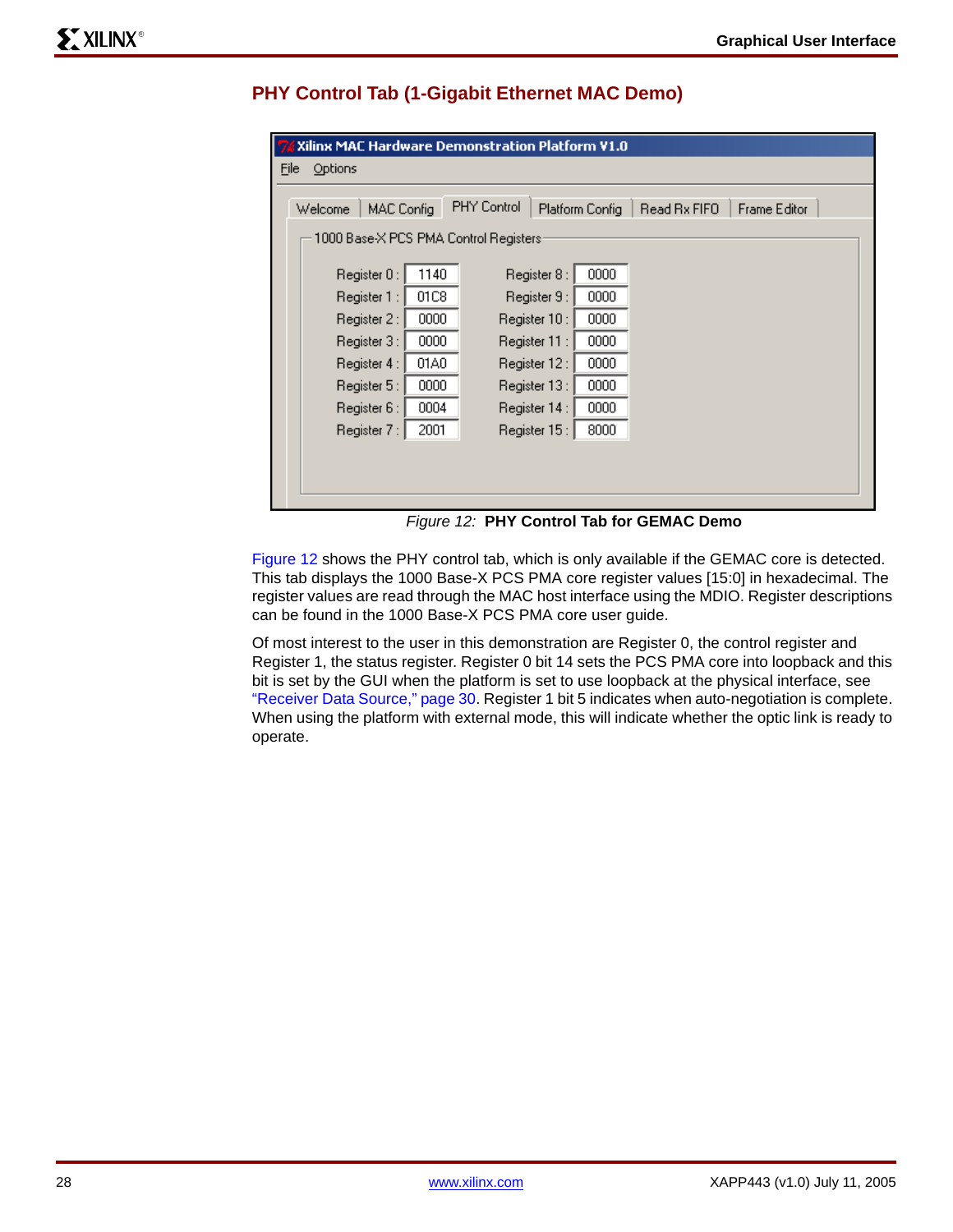### <span id="page-28-0"></span>**Platform Configuration Tab**

[Figure 13](#page-28-1) shows the Platform Configuration tab, which controls the data sources in the demonstration platform.

| Options<br>File<br>Platform Config<br>Read Rx FIFO<br><b>Frame Editor</b><br>MAC Config<br>PHY Control<br>Welcome<br><b>Transmitter Data Source</b><br>Frame Generator Control:<br>C Loopback through FIFO<br>● Type frames ● Length frames<br><b>VLAN</b> frames<br>C Loopback with SA & DA swapped<br>Enable Frame Generator<br>Corrupt length field<br>œ.<br>Enable Frame Editor<br>Generate all frame sizes up to frame length<br>64<br>축 Frame Size<br>Го<br>축 Pause Length<br>Receiver Data Source:<br>C Loopback through PHY<br><b>External Device</b><br>G.<br><b>Start Continuous Transmission</b><br>Transmit a Single Frame | Xilinx MAC Hardware Demonstration Platform V1.0 |                  |  |  |  |
|----------------------------------------------------------------------------------------------------------------------------------------------------------------------------------------------------------------------------------------------------------------------------------------------------------------------------------------------------------------------------------------------------------------------------------------------------------------------------------------------------------------------------------------------------------------------------------------------------------------------------------------|-------------------------------------------------|------------------|--|--|--|
|                                                                                                                                                                                                                                                                                                                                                                                                                                                                                                                                                                                                                                        |                                                 |                  |  |  |  |
|                                                                                                                                                                                                                                                                                                                                                                                                                                                                                                                                                                                                                                        |                                                 |                  |  |  |  |
|                                                                                                                                                                                                                                                                                                                                                                                                                                                                                                                                                                                                                                        |                                                 |                  |  |  |  |
|                                                                                                                                                                                                                                                                                                                                                                                                                                                                                                                                                                                                                                        |                                                 |                  |  |  |  |
|                                                                                                                                                                                                                                                                                                                                                                                                                                                                                                                                                                                                                                        |                                                 |                  |  |  |  |
|                                                                                                                                                                                                                                                                                                                                                                                                                                                                                                                                                                                                                                        |                                                 | Send Pause Frame |  |  |  |

*Figure 13:* **Platform Configuration Tab**

### <span id="page-28-1"></span>**Transmitter Data Source**

The client side transmitter interface of the MAC can be connected to one of three data sources. Loopback (and Loopback with destination address (DA) and source address (SA) swapped) simply connects the data path from the MAC client side receiver to the transmit path. Data passes from the MAC receiver to the receive FIFO, then directly to the transmit FIFO and finally to the MAC transmitter. If SA and DA swapping is selected, the first 6 bytes of each frame are switched with the following 6 bytes, switching source and destination address. This allows an external device to send frames to the demonstration platform and receive correctly addressed frames back.

**Enable Frame Generator** connects the transmit FIFO to the hardware pattern generator. Options for controlling the pattern generator are also set in this tab and are described in ["Frame](#page-29-1)  [Generator Control."](#page-29-1)

**Enable Frame Editor** connects the transmit FIFO to the RAM based frame editor, which allows the user to enter and transmit any frame using the GUI. The Frame Editor is controlled in the Frame Editor tab, see ["Frame Editor Tab," page 32.](#page-31-0)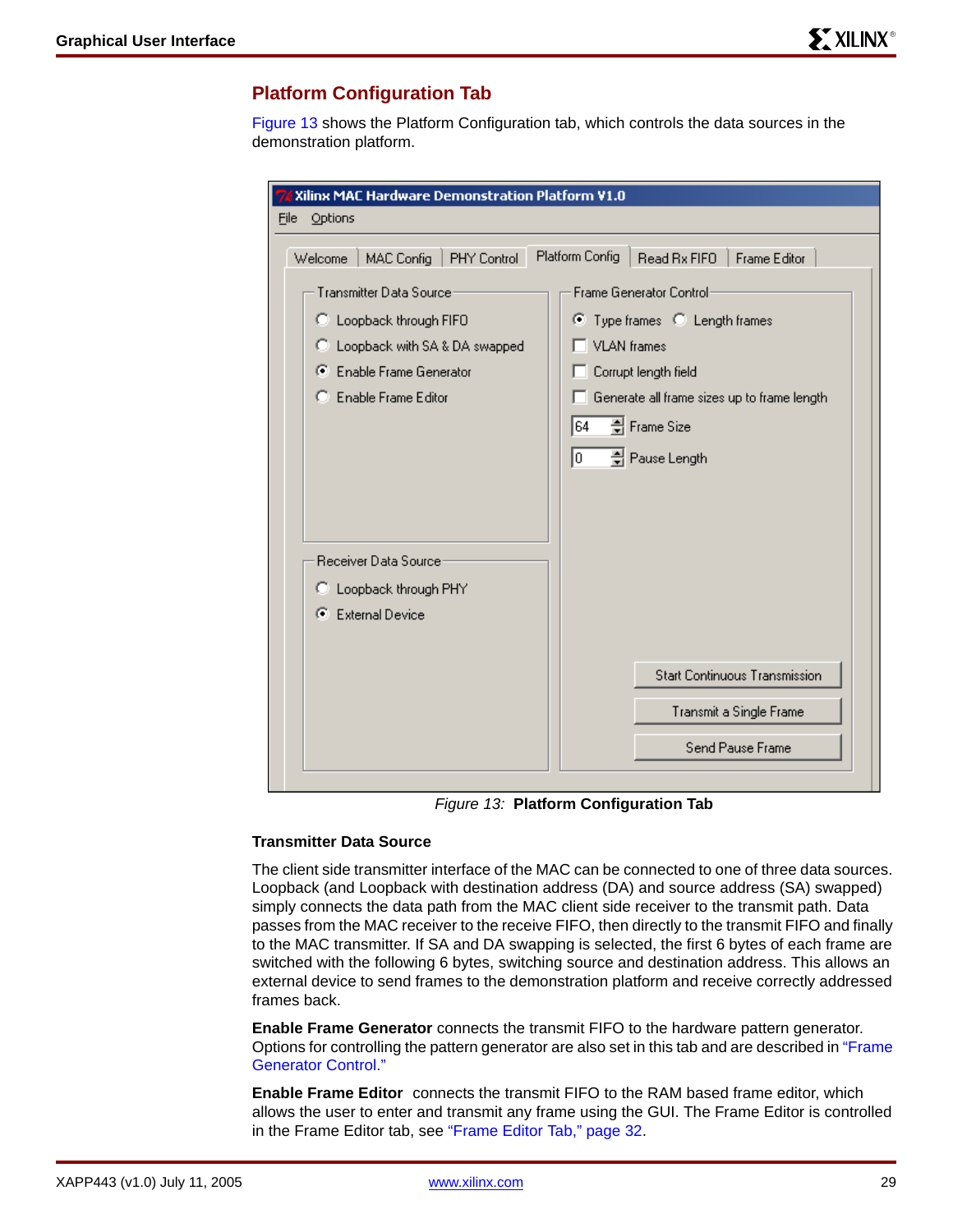### <span id="page-29-0"></span>**Receiver Data Source**

The receiver can be configured for loopback at the physical interface or connected to an external device. If loopback through PHY or loopback at GMII interface is selected, the transmitter is connected to the receiver, through the PHY or physical interface logic. The method of connecting transmit to receive varies depending on the MAC type. If the TEMAC core is used, the GMII output of the transmitter is connected directly to the GMII input of the receiver. If the XGMAC core is used, the MDIO is used to request loopback at the MGT used by the XAUI (this has the same effect as setting loopback in the PHY control pane).

#### <span id="page-29-1"></span>**Frame Generator Control**

The Frame Generator can generate various frame types and lengths, as described below.

**Type frames**: When checked, the pattern generator inserts hex 0800 in the length/type field of each frame.

**Length frames**: When checked, the pattern generator inserts the length of the data contained in each frame into the length/type field of each frame.

**VLAN frames**: When enabled, the pattern generator inserts a VLAN tag into each frame. The total length of each frame is unchanged but the length field is adjusted to indicate less data in each frame.

**Corrupt length field**: When selected, the length field is set incorrectly, giving an errored frame.

**Generate all frame sizes up to frame length**: When checked, the pattern generator will start transmitting 19-byte frames (padded by the MAC core) and increase the length of the frame by 1-byte. Once the length is equal to the length selected in the Frame Length box, the length is set back to 19 and the process repeats. Use this option when transmitting frames continuously.

**Frame Size**: Set the total size for frames sent to the transmitter. If this is less than 60, the MAC core will pad the frame unless configured for FCS passing.

**Pause Length**: Set the 16-bit pause length input to the MAC core, which is used if **Send Pause Frame** is selected. See the specific MAC user guide for a description of the pause transmission mechanism.

The buttons at the bottom of this section of the GUI are used to send frames to the MAC transmitter. These buttons trigger transmission by the pattern generator. **Transmit a Single Frame** enables one-shot mode in which a single frame is sent. **Start Continuous Transmission** sends frames to the MAC until the same button, now displaying **Stop Transmission** is clicked. A single pause frame can be sent from the MAC by clicking **Send Pause Frame**, which asserts the pause request input to the MAC. The Transmitter Data Source must be set to **Enable Frame Generator** to enable these buttons.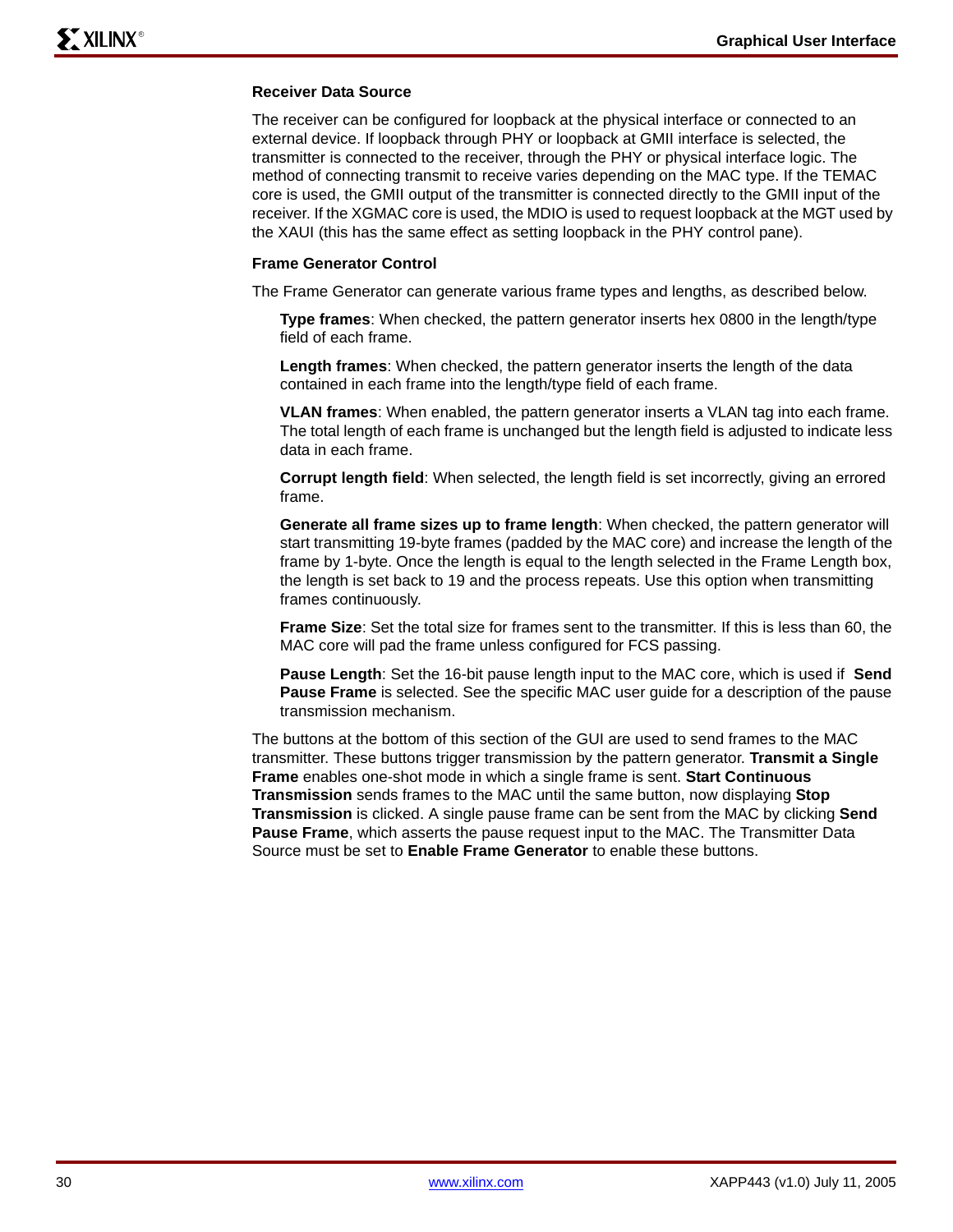## **Read Rx FIFO Tab**

| Xilinx MAC Hardware Demonstration Platform V1.0                                                                                                                                                                                                                                                |  |
|------------------------------------------------------------------------------------------------------------------------------------------------------------------------------------------------------------------------------------------------------------------------------------------------|--|
| File<br>Options                                                                                                                                                                                                                                                                                |  |
| Read Bx FIFO<br>Frame Editor<br><b>MAC Config</b><br>PHY Control<br>Platform Config<br>Welcome                                                                                                                                                                                                 |  |
| Frames Read from FIFO                                                                                                                                                                                                                                                                          |  |
| 748494A<br>٠                                                                                                                                                                                                                                                                                   |  |
| DA = AA:BB:CC:DD:EE:FF, SA = 11:22:33:44:55:66, length/type = 0800, total length (exclud)<br>ing $CRC$ = 76<br>AABBCCDDEEFF11223344556608000000101112131415161718191A1B1C1D1E1F2021222<br>32425262728292A2B2C2D2E2F303132333435363738393A3B3C3D3E3F404142434445464<br>748494A4B                |  |
| DA = AA:BB:CC:DD:EE:FF, SA = 11:22:33:44:55:66, length/type = 0800, total length (exclud)<br>lina CRC) = 77<br>AABBCCDDEEFF11223344556608000000101112131415161718191A1B1C1D1E1F2021222<br>32425262728292A2B2C2D2E2F303132333435363738393A3B3C3D3E3F404142434445464<br>748494A4B4C              |  |
| DA = AA:BB:CC:DD:EE:FF, SA = 11:22:33:44:55:66, length/type = 0800, total length (exclud)<br>$ing CRC$ ] = 78<br>AABBCCDDEEFF11223344556608000000101112131415161718191A1B1C1D1E1F2021222<br>32425262728292A2B2C2D2E2F303132333435363738393A3B3C3D3E3F404142434445464<br>748494A4B4C4D          |  |
| DA = AA:BB:CC:DD:EE:FF, SA = 11:22:33:44:55:66, length/type = 0800, total length (exclud)<br>ing $\text{CBC}$ ) = 79<br>AABBCCDDEEFF11223344556608000000101112131415161718191A1B1C1D1E1F2021222<br>32425262728292A2B2C2D2E2F303132333435363738393A3B3C3D3E3F404142434445464<br>748494A4B4C4D4E |  |
| DA = AA:BB:CC:DD:EE:FF,SA = 11:22:33:44:55:66,length/type = 0800,total length [exclud]<br>ing $CRC$ ) = 80<br>AABBCCDDEEFF11223344556608000000101112131415161718191A1B1C1D1E1F2021222<br>32425262728292A2B2C2D2E2F303132333435363738393A3B3C3D3E3F404142434445464<br>748494A4B4C4D4E4F         |  |
| Flush<br>Clear Screen<br>Read single frame<br>Read all frames                                                                                                                                                                                                                                  |  |

*Figure 14:* **Read Receive FIFO Tab**

<span id="page-30-0"></span>[Figure 14](#page-30-0) shows the Read Rx FIFO tab, used to read frames from the receive side FIFO received by the MAC core. The FIFO cannot be read if the platform is configured for loopback through the FIFO.

The FIFO stores all frames received from the MAC core, until it is full. Once full, the FIFO will discard further incoming frames. The FIFO is 16 Kbytes deep so can store approximately 10 frames of 1518 bytes. The exception to this is the TEMAC demo on ML403 board, which has a much smaller receive side FIFO.

Care should be taken when mixing frame sizes. If the FIFO is nearing full and a frame larger than the remaining space is received, it will be discarded. If the next frame is smaller than the remaining space, it will be stored in the FIFO. This situation should not be confused with frame loss.

To read frames from the receive FIFO it is advisable to flush the FIFO before initiating transmission. This ensures that the FIFO has space to store the new frames. After transmission is started, the FIFO can be read. During continuous reception of frames, a snapshot of the data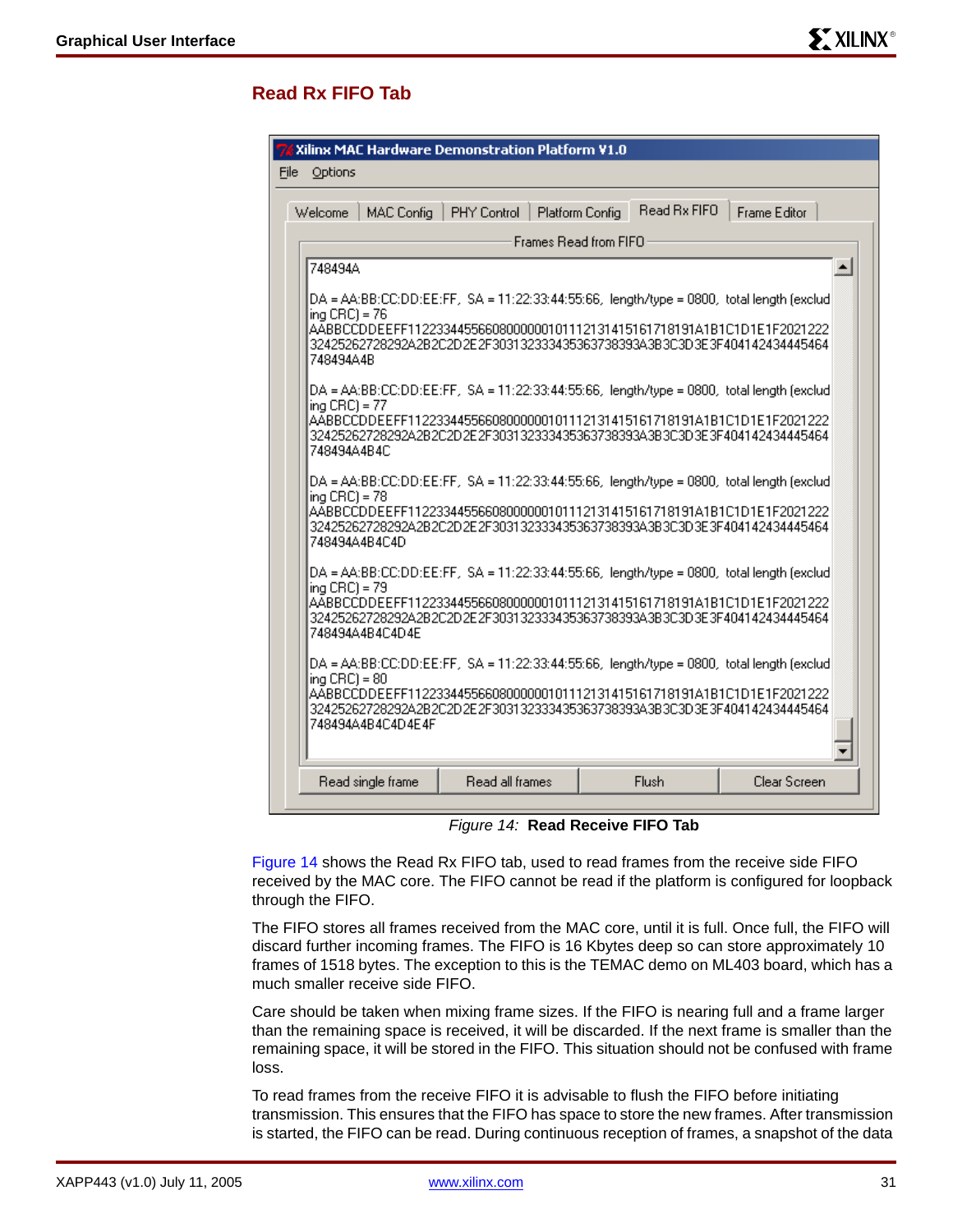can be captured by flushing the FIFO, which will cause it to discard any stored frames, and store the next 16 kBytes of frame data received. The user can read a single frame or all available frames.

During continuous reception, the FIFO is unlikely to empty because data can enter the FIFO at a much faster rate than can be transmitted across the serial link to the GUI. To prevent an endless upload of frames to the GUI, a maximum of 64 frames can be read at once. To read more frames, continue to use the **Read all frames** button.

### <span id="page-31-0"></span>**Frame Editor Tab**

The Frame Editor tab is used to load frames into the RAM in the Pattern Generator, which can then be sent to the MAC core for transmission. To enable this functionality, the Transmitter Data Source in the Platform Config tab should be set to **Enable Frame Editor**.

| Xilinx MAC Hardware Demonstration Platform V1.0 |                                                                                                                                                                                                                |                 |              |                     |           |
|-------------------------------------------------|----------------------------------------------------------------------------------------------------------------------------------------------------------------------------------------------------------------|-----------------|--------------|---------------------|-----------|
| File<br>Options                                 |                                                                                                                                                                                                                |                 |              |                     |           |
| Welcome                                         | PHY Control<br>MAC Config<br>Upload Window - Enter frame in HEX here (Use ; to terminate a frame):<br>d1d2d3d4d5d6515253545556080011223344556677889900112233445566778899;<br>FFFFFFFFFFF0001000100010003aabcde | Platform Config | Read Bx FIFO | <b>Frame Editor</b> |           |
| Load Frame(s)                                   | Send frame(s)                                                                                                                                                                                                  | Stop            | Set Repeat   | Set Halt            | Clear RAM |
|                                                 | Frames Currently Stored in the buffer - Press "Send Frames" to Transmit:                                                                                                                                       |                 |              |                     |           |

*Figure 15:* **Frame Edit Tab: Data Entry**

<span id="page-31-1"></span>Frame data should be entered in hex in the top window as shown in [Figure 15.](#page-31-1) Multiple frames can be entered and uploaded at the same time.

The syntax for entering frames is as follows:

- a. White space and CR/LF characters are ignored
- b. Data must only contain the characters 01234567890ABCDEFabcdef
- c. Each frame must be terminated with a semicolon
- d. Each frame must have an even number of characters (nibbles)

Example valid frames:

11223344556677889900AAbbCCddEE; 1 2 3 4 5 6 7 8;11223344; 2 35556;

Example invalid frames:

123456789; - uneven number of nibbles will give a warning 11223344rt56; - invalid hex characters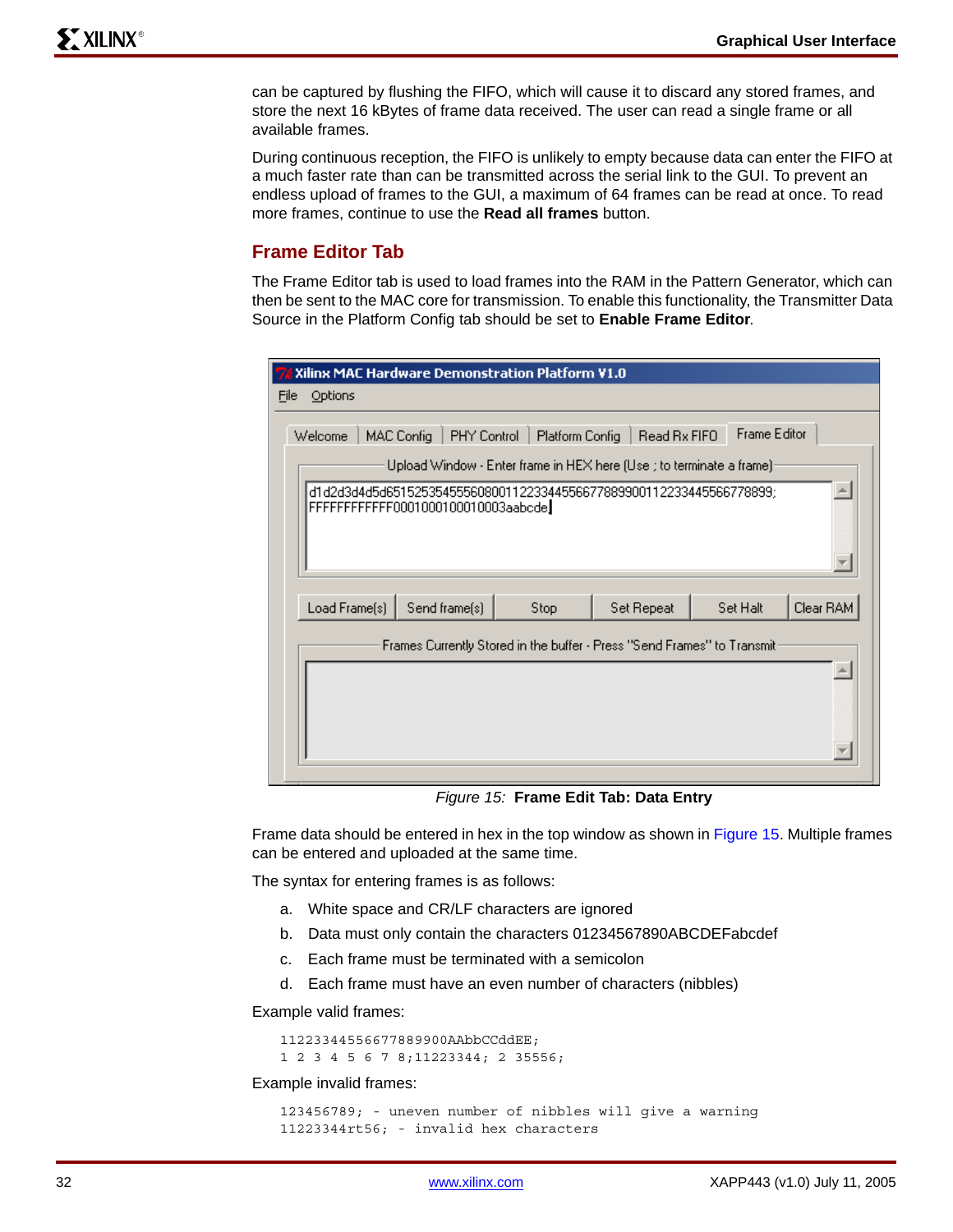Example mistakes:

11223344556677889900 12345678123456789012;

The input will be treated as a single frame. The carriage return character is not treated as a frame terminate character.

| 76 Xilinx MAC Hardware Demonstration Platform V1.0                                                                                                                      |                                                                                                              |      |            |          |           |  |
|-------------------------------------------------------------------------------------------------------------------------------------------------------------------------|--------------------------------------------------------------------------------------------------------------|------|------------|----------|-----------|--|
| Options<br>File                                                                                                                                                         |                                                                                                              |      |            |          |           |  |
| <b>Frame Editor</b><br>Read Rx FIFO<br>Welcome<br>MAC Config<br>PHY Control<br>Platform Config<br>Upload Window - Enter frame in HEX here (Use ; to terminate a frame)- |                                                                                                              |      |            |          |           |  |
|                                                                                                                                                                         |                                                                                                              |      |            |          |           |  |
| Load Frame(s)                                                                                                                                                           | Send frame(s)                                                                                                | Stop | Set Repeat | Set Halt | Clear RAM |  |
|                                                                                                                                                                         | Frames Currently Stored in the buffer - Press "Send Frames" to Transmit:                                     |      |            |          |           |  |
| Halt                                                                                                                                                                    | d1d2d3d4d5d6515253545556080011223344556677889900112233445566778899;<br> fffffffffffff0001000100010003aabcde; |      |            |          |           |  |

*Figure 16:* **Frame Edit Tab: Buffer Display**

<span id="page-32-0"></span>Clicking on **Load Frames(s)** loads frames into the RAM as shown in [Figure 16](#page-32-0). When an error is detected on an entered frame, this will be highlighted to the user and the frame will remain in the upload window. If the user enters three frames and the first two are valid but the third is invalid, the first two will be uploaded and the third will remain in the edit window. If an error occurs in the first frame, all three frames will remain in the upload window.

The control **Set Repeat** can be used to request continuous transmission of frames, by continuously looping through all the frames in the RAM. The control **Set Halt** can be used to request that frames in the RAM are only sent once. The button **Send frames** is used to start sending frames to the MAC core and the **Stop** button is used to stop transmission of frames to the MAC core.

### **MAC Statistics**

To view the statistics collected by the demonstration platform, select **Options -> Show Stats**. This option opens a new window displaying statistic counter values, collected either by the XGMAC statistic counters for XGMAC demo, the GEMAC statistic counters for GEMAC demo, or by the Ethernet Statistics core for the TEMAC and EMAC demos. [Figure 17](#page-33-0) shows this window for the TEMAC demo.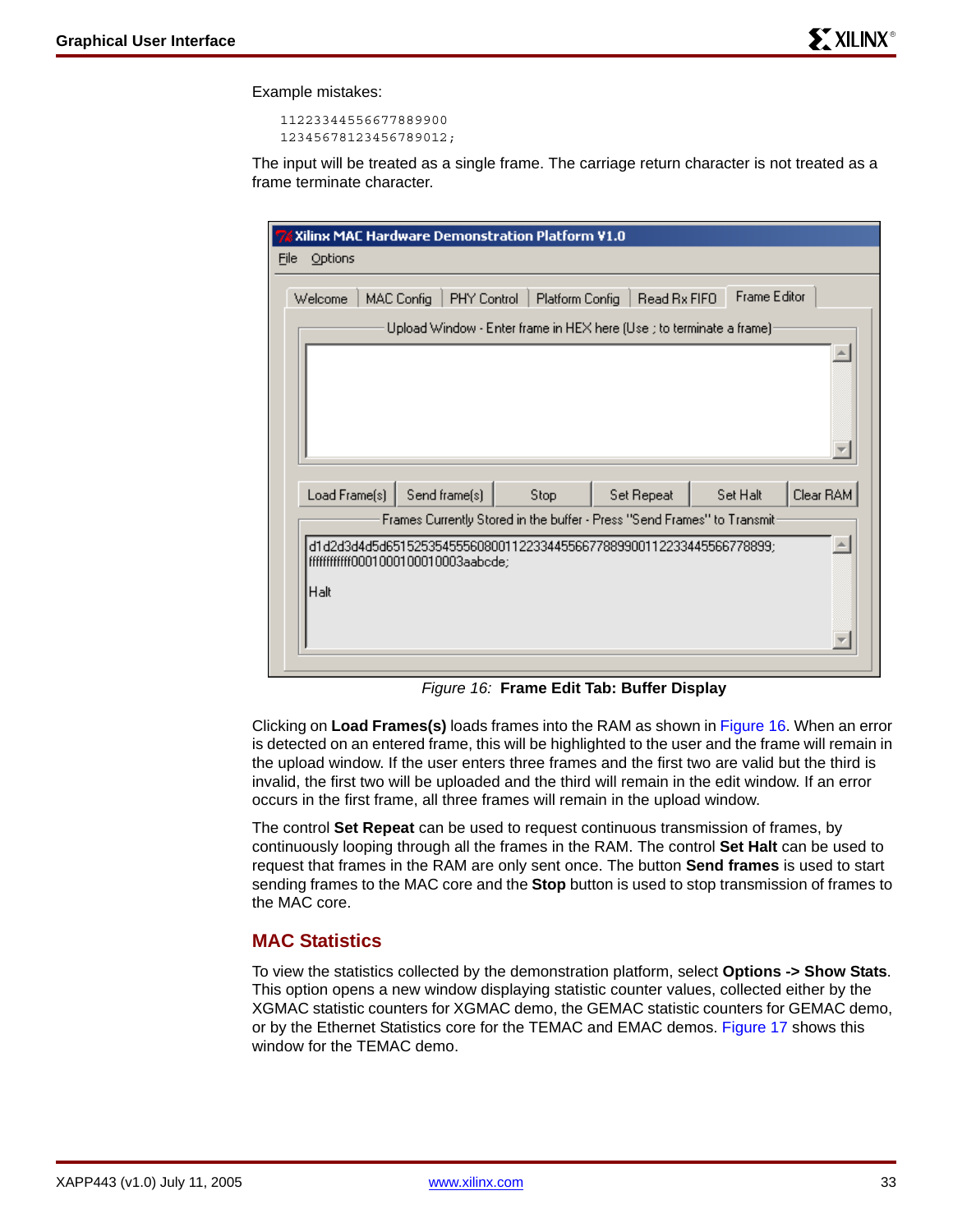| <b>RX Statistics</b>                   |                  | <b>TX Statistics</b>                    |                                                             |
|----------------------------------------|------------------|-----------------------------------------|-------------------------------------------------------------|
| Frames Received OK:                    | 0000000000000000 |                                         | 0000000000000000 : Frames Transmitted OK                    |
| <b>Bytes Received:</b>                 | 0000000000000000 | 0000000000000000 : Bytes Transmitted    |                                                             |
| <b>FCS Errors:</b>                     | 0000000000000000 |                                         |                                                             |
| <b>Broadcast Frames Received:</b>      | 0000000000000000 |                                         | 0000000000000000 : Broadcast Frames Transmitted             |
| Multicast Frames Received:             | 0000000000000000 |                                         | 00000000000000000 : Multicast Frames Transmitted            |
| 64 Byte Frames Received:               | 0000000000000000 |                                         | 0000000000000000 : 64 Byte Frames Transmitted               |
| 65 to 127 Byte Frames Received:        | 0000000000000000 |                                         | 0000000000000000 : 65 to 127 Byte Frames Transmitted        |
| 128 to 255 Byte Frames Received:       | 0000000000000000 |                                         | 0000000000000000 : 128 to 255 Byte Frames Transmitted       |
| 256 to 511 Byte Frames Received:       | 0000000000000000 |                                         | 0000000000000000 : 256 to 511 Byte Frames Transmitted       |
| 512 to 1023 Byte Frames Received:      | 0000000000000000 |                                         | 0000000000000000 : 512 to 1023 Byte Frames Transmitted      |
| 1024 Byte to Max-Size Frames Received: | 0000000000000000 |                                         | 0000000000000000 : 1024 Byte to Max-Size Frames Transmitted |
| Control Frames Received:               | 0000000000000000 |                                         | 0000000000000000 : Control Frames Transmitted               |
| Length/Type Out of Range:              | 0000000000000000 |                                         |                                                             |
| <b>VLAN Frames Received:</b>           | 0000000000000000 |                                         | 0000000000000000 : VLAN Frames Transmitted                  |
| Pause Frames Received:                 | 0000000000000000 |                                         | 0000000000000000 : Pause Frames Transmitted                 |
| Control Frames w Unsupported Opcode:   | 0000000000000000 |                                         |                                                             |
| Oversize Frames Received:              | 0000000000000000 |                                         | 0000000000000000 : Oversize Frames Transmitted              |
| Undersize Frames Received:             | 0000000000000000 |                                         |                                                             |
| Fragment Frames Received:              | 0000000000000000 |                                         |                                                             |
|                                        |                  | 0000000000000000 : Underrun Errors      |                                                             |
| Alignment Errors:                      | 0000000000000000 |                                         |                                                             |
|                                        |                  |                                         | 0000000000000000 ; Single Collision Frames                  |
|                                        |                  |                                         | 0000000000000000 : Multiple Collision Frames                |
|                                        |                  | 0000000000000000 : Deferrals            |                                                             |
|                                        |                  | 0000000000000000 : Late Collisions      |                                                             |
|                                        |                  |                                         | 0000000000000000 : Excessive Collisions                     |
|                                        |                  |                                         | 0000000000000000 : Excessive Deferrals                      |
|                                        |                  | 0000000000000000 : Carrier Sense Errors |                                                             |

*Figure 17:* **Statistics Window for TEMAC Demo**

# <span id="page-33-0"></span>**Building the Hardware**

Ready-to-use bitfiles and SystemACE files are provided. HDL source code and support files are also provided for the project. This allows the user to regenerate programming files if changes are made to the hardware design. This section describes how to recreate the programming files for one or all board/MAC combinations.

## **Source Code Directory Structure**

The two main components of the hardware design are

- An EDK subsystem containing the PowerPC/MicroBlaze peripherals and software.
- An RTL-based project containing the MAC core and board specific logic.

Figure 18 shows the organization of the source code directories. The EDK system is built using RTL from the edk directory. The libraries which are provided by the EDK installation are not included in the zip file. The top-level RTL is contained in the hdl directory and the MAC and ChipScope netlists are in the netlist directory.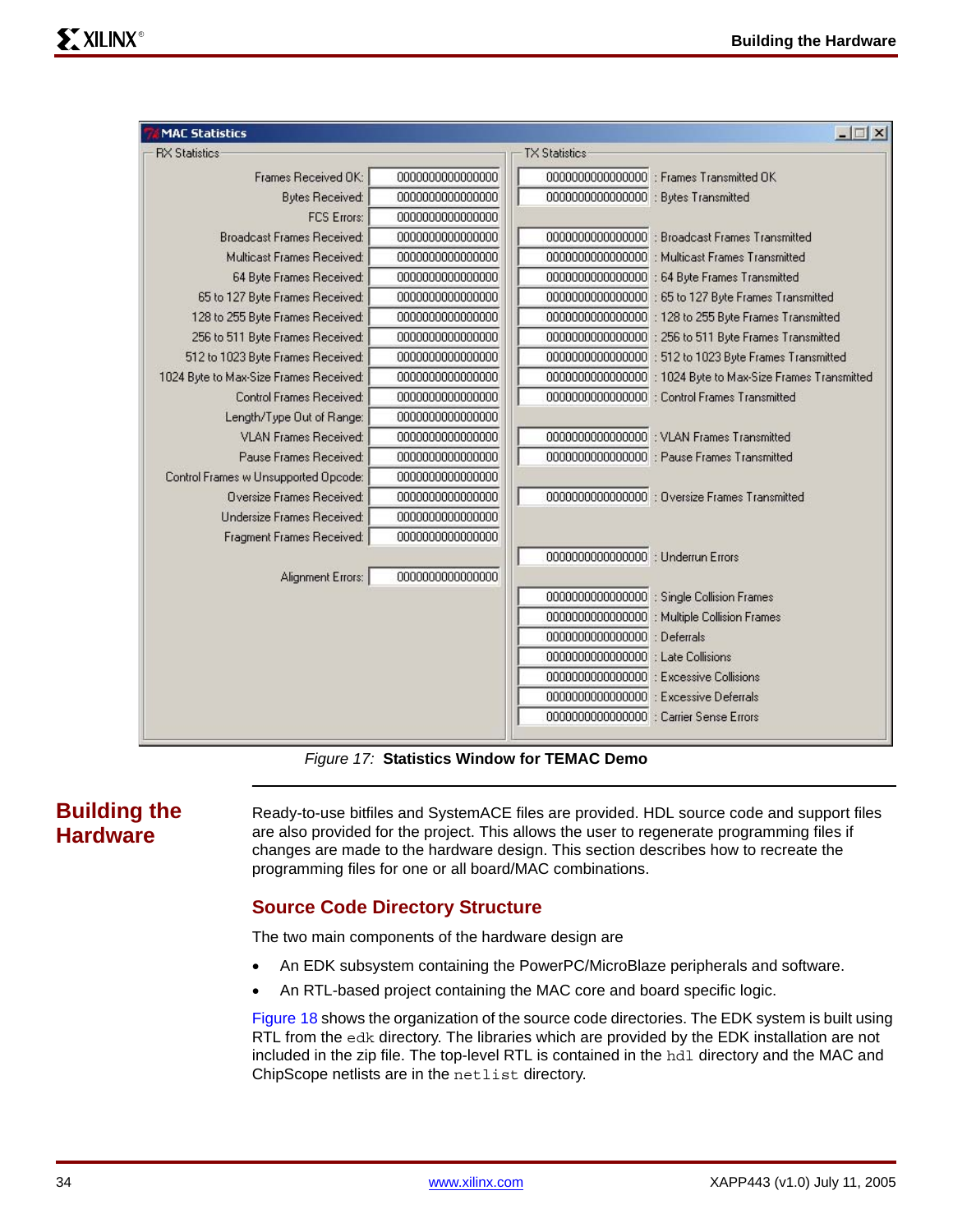| Top level folder created<br>when the zipfile is unzipped.                                                                        | <top level=""></top>     |                                                                                                                                                                                     |  |
|----------------------------------------------------------------------------------------------------------------------------------|--------------------------|-------------------------------------------------------------------------------------------------------------------------------------------------------------------------------------|--|
|                                                                                                                                  | chipscope                | Chipscope project files for the<br>chipscope modules embedded<br>in hardware design.                                                                                                |  |
| The source code and header<br>files are here for embedded processor.<br>The GUI application is in the<br>pc\rtf subfolder.       | code<br>docs             | Contains XAPP pdf                                                                                                                                                                   |  |
| This contains the source for<br>the PowerPC EDK subsystem.<br>Contains pcores and drivers<br>directories for system peripherals. | edk<br>edk_microblaze_v4 | This contains the platform<br>description for the microblaze<br>EDK subsystem. Pcores<br>and drivers from the edk                                                                   |  |
| This contains the top level and<br>supporting hdl for the<br>demonstration platforms. UCF<br>files for each platform are also    | hdl                      | directory are used by the design.<br>Contains the buildall script<br>that builds all programming                                                                                    |  |
| located here.<br>Evaluation versions of the<br>MAC cores and supporting                                                          | implement<br>netlists    | files for each demonstration<br>platform.                                                                                                                                           |  |
| core netlists are located here.                                                                                                  | PM <sub>101</sub> _CPLD  | Contains CLPD programming<br>file for PM101.                                                                                                                                        |  |
| Contains CPLD programming<br>file for PM102.                                                                                     | PM102_CPLD               |                                                                                                                                                                                     |  |
|                                                                                                                                  | projnav_*                | There is a projnav folder for<br>each board and MAC<br>combination. The ISE project<br>files contained here can be used<br>to build individual demonstration<br>platforms from ISE. |  |

*Figure 18:* **Source Code Directories**

## **Building All Demonstration Platforms**

A script is provided which builds all the demonstration bitfiles and SystemACE files without user intervention. First, the EDK system is built and then the Xilinx implementation tools are run for each MAC/board combination in turn. The output is created in the implement directory along with a logfile for each project. The SystemACE folders for each MAC/board combination are also created in the implement directory.

The script must be run on a Windows 2000/XP machine with Xilinx ISE 7.1i or later and Xilinx EDK 7.1 or later installed. Hardware Evaluation or bought licenses must be installed on the machine for each of the cores in the designs.

To run the script:

1) Open a Windows Command Prompt and navigate to the folder created when the .zip file is unzipped.

2) Change to the implement folder  $(c:\langle h\rangle > c d$  implement)

3) Run buildall.bat script with required options

```
c:\mac_hdp\implement> buildall <edk_options> <platform_options>
```
<edk\_options> for running the script are:

**-** "noedk", to skip the edk implementation, (use only if the script has run previously) .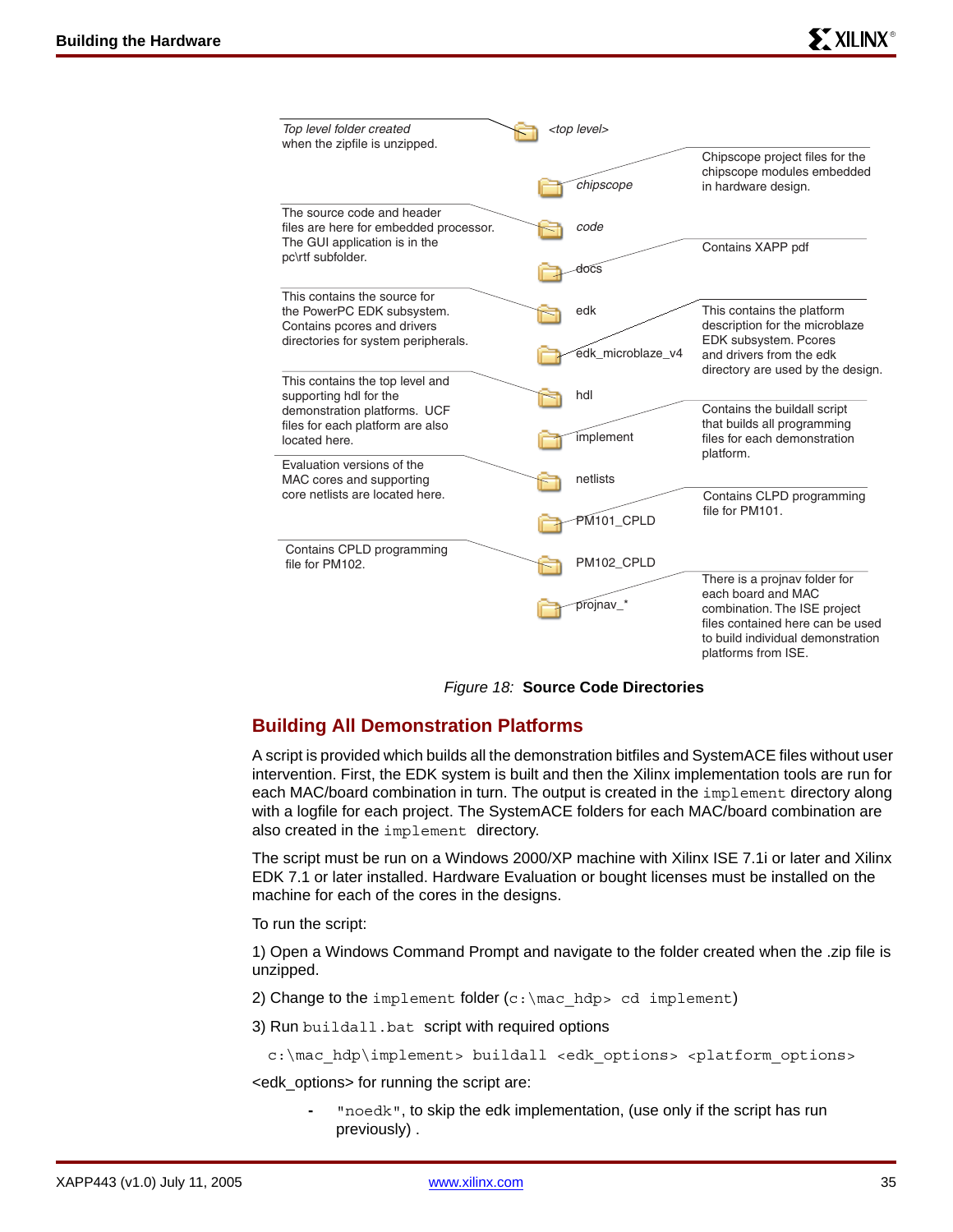- **-** "ppc", to build only the ppc based EDK project, (the XGMAC and GEMAC demos use only the ppc based project).
- **-** "mb", to build only the microblaze based EDK project, (the EMAC demo uses only the microblaze based project).
- **-** "all", to build both EDK projects, (the TEMAC demos use both EDK projects).

<platform\_options> for running the script are:

- **-** "xgm", to build all XGMAC demo platforms
- **-** "gig", to build all GEMAC demo platforms
- **-** "tri", to build all TEMAC demo platforms
- **-** "emac", to build all EMAC
- **-** "all", to build all demo platforms

*Note:* The script may take several hours to run depending on the speed of the PC.

### **Building Single Bitfiles**

It is assumed that the user is familiar with both EDK and ISE project flows if this method is selected. Xilinx ISE 7.1i or later and Xilinx EDK 7.1 or later should be installed. Hardware Evaluation or bought licenses must be installed for each of the cores used in the design.

If using a Virtex-4 based demo for the ML401 or ML403 boards, the MicroBlaze system must be built. Open the XPS project, system.xmp, from the edk microblaze v4 directory using EDK.

If using any other board, the PPC system must be built. Open the XPS project, system.xmp, from the edk directory using EDK.

From within XPS, build the netlist for the microprocessor system (Tools ->Generate netlist) followed by the embedded software (Tools ->Build All User Applications). When the build is complete, close the XPS.

There is a ISE project for each board/MAC combination. Each project is in an individual folder with the name projnav <MAC type> <board type>. Open ISE Project Navigator and open the project file (system.ise) from the appropriate folder. Once the project is open, select the top-level <MAC type> hdp\_top.vhd and build the platform by double-clicking on Generate Programming file in the Process view window. All search paths, including paths to the EDK components are already set in the project. When the build has finished, the new .bit file can be found in the projnav <MAC type> <board type> folder.

- **References** [1] *LogiCORE Tri-Mode Ethernet MAC User Guide*, UG138, April 28, 2005
	- [2] *LogiCORE 10-Gigabit Ethernet MAC User Guide*, UG148, April 28, 2005
	- [3] *LogiCORE XAUI User Guide*, UG150, September 30, 2004
	- [3] *LogiCORE 1-Gigabit Ethernet MAC User Guide*, UG144, April 28, 2005
	- [3] *LogiCORE 1000 Base-X PCS PMA or SGMII User Guide*, UG155, April 28, 2005
	- [3] *LogiCORE Ethernet Statistics User Guide*, UG170, April28, 2005
	- [3] *Virtex-4 Embedded Ethernet MAC User Guide*, UG074, November 11, 2004
	- [4] *ML323 Platform User Guide*, UG033 (v2.1) P/N 0402071, March 19, 2004
	- [5] *ML310 Overview Setup Guide* from ML310 CD
	- [6] *ML40x Evaluation Platform User Guide*, UG080, February 28, 2005